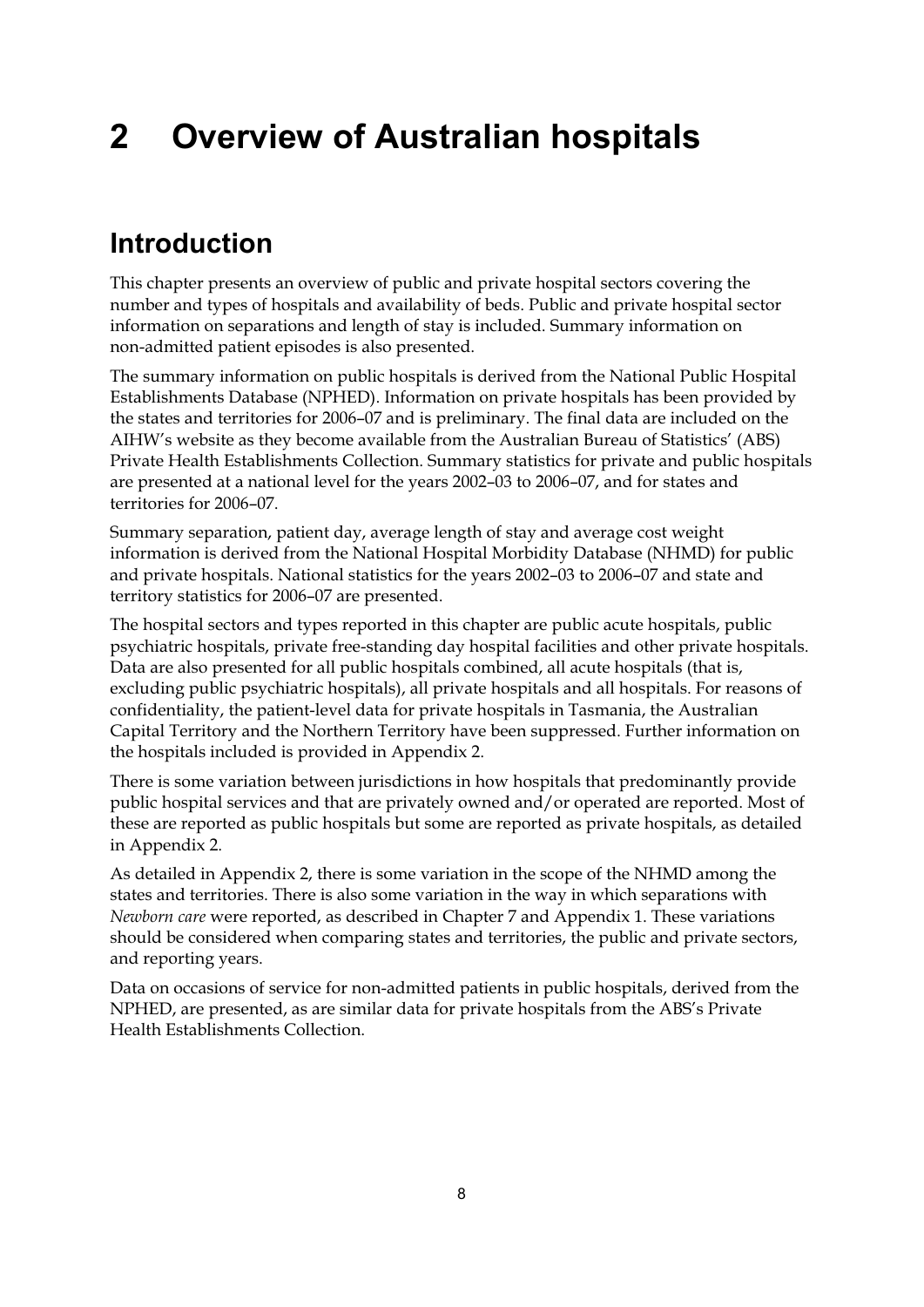# **Hospitals and hospital beds**

A range of data on hospitals, available beds, expenditure and revenue is presented in Table 2.1 for the period 2002–03 to 2006–07. Over the 4-year period, there can be changes to the reporting arrangements of jurisdictions which can affect the comparability of results across years.

There were 758 public hospitals and 543 private hospitals in 2006–07, compared with 755 public hospitals and 536 private hospitals in 2005–06 (Table 2.1). Changes in the numbers of hospitals can be due to changes in administrative or reporting arrangements and not necessarily to changes in the number of hospital campuses or buildings (see Appendix 2). For example, New South Wales made a number of changes to reporting arrangements between 2002–03 and 2003–04 that caused a rise in reporting units in the public sector although there was no change in the number of actual facilities.

In 2006–07, there were two new public hospital reporting units created in Western Australia which covered the substantial amount of contracted public hospital services provided by two private hospitals. In 2005–06, two hospitals in Melbourne were amalgamated resulting in one less hospital establishment for Victoria. In 2004–05, the Western Australian Department of Health purchased two private hospitals and amalgamated them with existing public hospitals. In Tasmania, one hospital that provided mainly public patient services was categorised as a private hospital until 2003–04 and has been reported as a public hospital since 2004–05. That hospital is reported as part of another public hospital for the purposes of reporting establishment-level data. The changes in Tasmania resulted in increases in the numbers of available beds reported for public hospitals, but did not increase the numbers of hospital establishments reported.

Change in the number of available beds is a more reliable indicator of shifts in the availability of hospital services than change in the number of hospitals. However, the concept of an available bed is also becoming less important, particularly in the light of increasing same-day hospitalisations and the provision of hospital-in-the-home care. The comparability of bed numbers can also be affected by the casemix of hospitals with, for example, different proportions of beds available for special and more general purposes. Public hospitals provided 55,904 beds (67.6% of the national total) in 2006–07, and 26,758 beds were provided in private hospitals (32.4% of the national total).

Public sector bed numbers are the average number of beds available through the course of the year. Private sector data for 2002–03 to 2004–05 are from the ABS's *Private hospitals Australia 2004–05* (ABS 2006) and from earlier editions of *Private hospitals Australia*, which report numbers of beds on an average available beds basis. Private sector hospital counts and bed numbers for most jurisdictions in 2005–06 and 2006–07 are based on information provided by the states and territories. Bed numbers are provided on a licensed beds basis which may overstate the number of beds available. These differences in reporting arrangements may affect the comparability of results across years.

Nationally, bed numbers in the public sector experienced an overall increase from 52,314 in 2002–03 to 55,904 in 2006–07. Over the same period, bed numbers in the private sector have fluctuated, increasing overall from 26,364 beds in 2002–03 to 26,758 in 2006–07. These figures would have been affected by changes in hospital reporting arrangements detailed above.

Information on the number of hospitals and hospital beds available by state and territory is provided in Table 2.2 for both public and private hospitals. The number of available beds in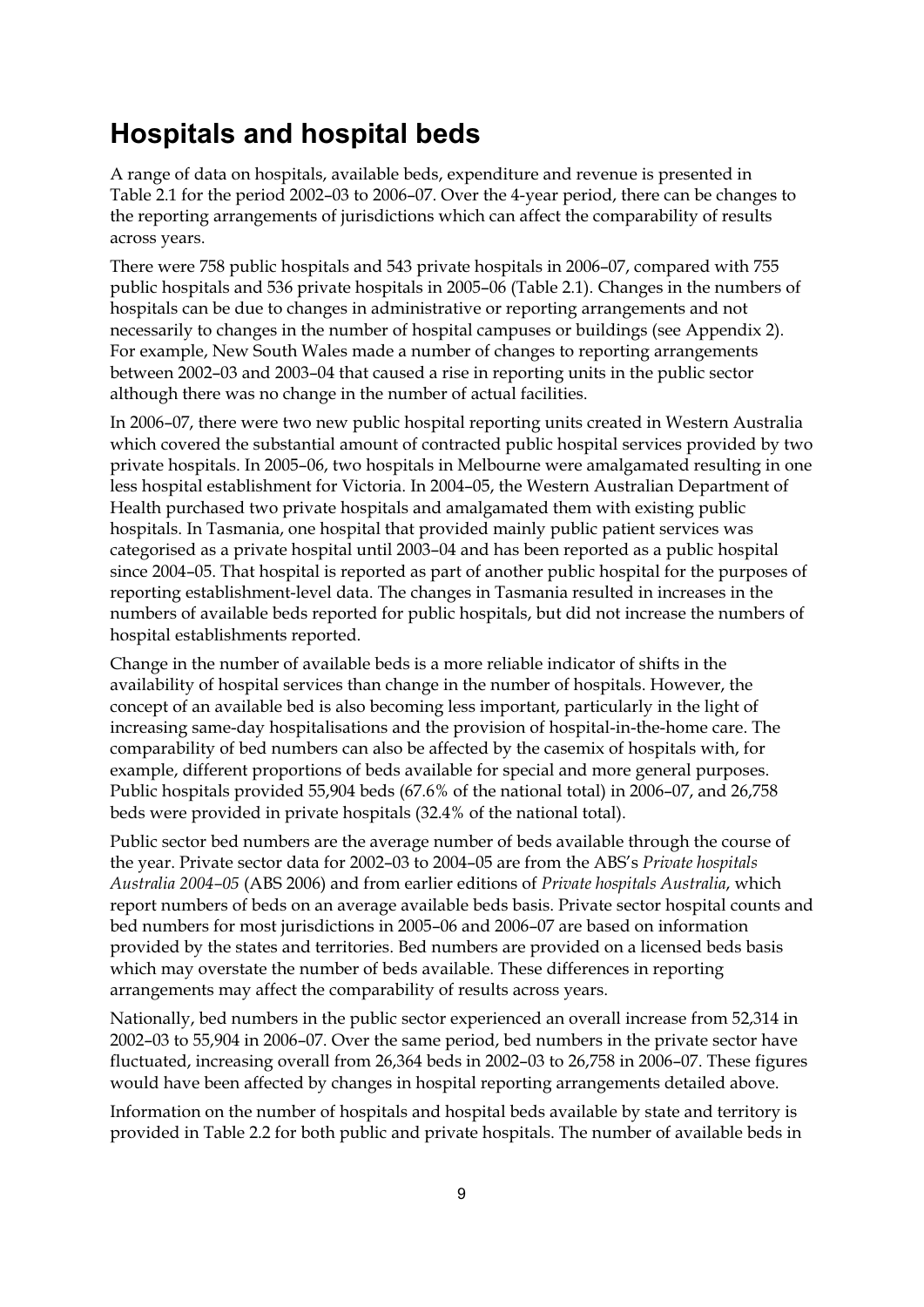hospitals ranged from 3.5 per 1,000 population in the Australian Capital Territory and the Northern Territory, to 4.7 per 1,000 population in Tasmania in 2006–07.

# **Expenditure and revenue**

Recurrent expenditure for public hospitals in 2006–07 was \$26.3 billion in current price terms (not adjusted for inflation), an increase of 9.7% from 2005–06. In constant price terms (that is, adjusted for inflation) the real increase in national expenditure for public hospitals was 5.6% between 2005–06 and 2006–07 (Table 2.1).

Total revenue for public hospitals increased in constant price terms by an average of 8.4% per year between 2002–03 and 2006–07.

# **Admitted patients by sector and hospital type**

### **Separations**

There were 7,602,917 separations reported from public and private acute and psychiatric hospitals in 2006–07 (Table 2.4), an increase of 290,934 (4.0%) compared with 2005–06 (Table 2.3). Public hospital separations increased by 4.4% (195,204) compared with 2005–06, and there was a 3.4% (95,730) increase in separations reported for the private sector.

The private sector accounted for 38.7% of the 7.6 million separations in 2006–07 (2,941,637), almost unchanged compared with 2005–06 (38.9%). Private free-standing day hospital facilities, excluding Tasmania, the Australian Capital Territory and the Northern Territory, accounted for almost 564,000 or 19.2% of private sector separations in 2006–07, compared with about 542,000 or 19.0% in 2005–06.

The increases in separations should be interpreted in the light of coverage changes (see Appendix 2).

There was no change in the coverage of private hospitals for New South Wales, Queensland, the Australian Capital Territory and the Northern Territory. In Western Australia in 2006–07, two private hospitals which provided a substantial amount of public hospital services through contract arrangements were split, resulting in the creation of two new public hospital reporting units to cover the public separations from these two hospitals. This does not represent coverage change but does represent a change in reporting arrangements that affects the comparison of the public and private sectors over time. A small number of private hospitals were missing data for short periods in 2004–05 in both Victoria and South Australia, but coverage was essentially complete for both states from 2004–05. In Tasmania in 2004–05, one hospital that provided mainly public patient services (and is separately reported in the NHMD) changed from reporting as a private hospital to reporting as a public hospital. In addition, approximately 21% of Tasmanian private hospital separations were not reported in 2004–05, equivalent to 0.5% of private hospital separations nationally. Data for Tasmania were complete from 2005–06. Coverage for Western Australian private hospitals was complete from 2004–05.

After adjusting for the public patient separations in Western Australia that were reported as for private hospitals before 2006–07, the growth between 2005–06 and 2006–07 was estimated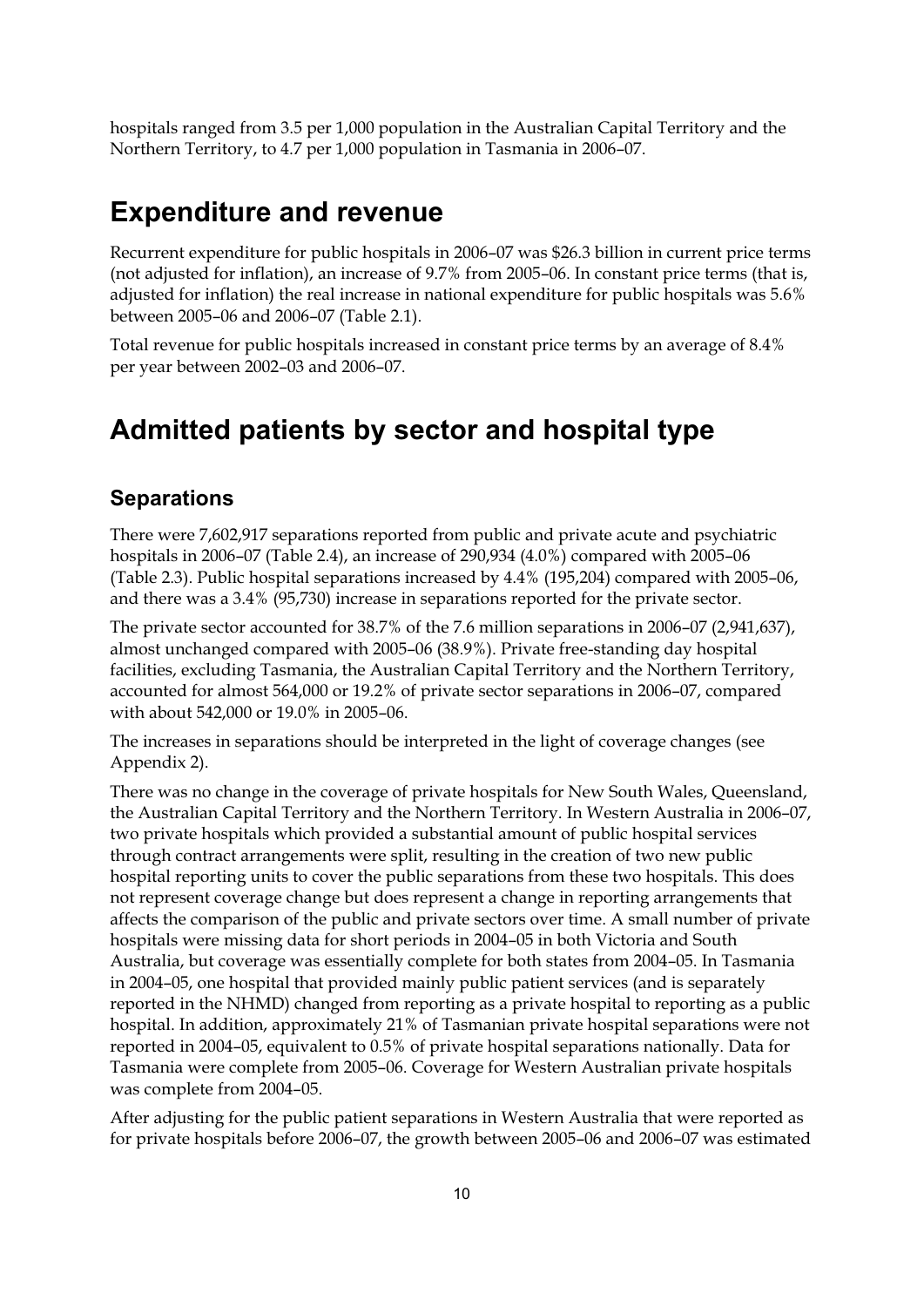as 5.1% for private hospitals. Over the same period, the growth for both public acute hospitals and all public hospitals (including psychiatric) was estimated as 3.3%.

## **Same-day and overnight separations**

The proportion of admitted patients being treated on a same-day basis, that is, admitted and separated on the same date, continued to increase in the year 2006–07 (Table 2.3). Same-day separations have been distinguished from other separations in this report to illustrate the proportions of total separations which they represent, and also to demonstrate the effect on average lengths of stay when patients receiving this type of hospital care are classified as admitted. In the Organisation for Economic Co-operation and Development (OECD) definition of admitted patients, same-day patients are not included, and therefore the reported average lengths of stay in OECD publications (OECD 2006) are greater than those presented in this publication.

In 2006–07, 4,241,509 separations were on a same-day basis, an increase of 4.9%, compared with 2005–06 (Table 2.3). There was an increase of 5.3% in public hospitals and 4.4% in private hospitals over this period. After adjusting for the change in hospital reporting arrangements in Western Australia, the increases were estimated as 3.9% in public acute hospitals, 4.0% in all public hospitals and 6.1% in private hospitals.

Same-day separations made up 55.8% of separations overall, compared with 55.3% (4,043,180) in 2005–06, and there were increases in the proportions of same-day patients in both public hospitals (from 49.6% to 50.0%) and private hospitals (from 64.2% to 64.9%).

There was some variation among the states and territories in the proportion of same-day separations in 2006–07 (Table 2.4). For public hospitals, New South Wales (43.7%) had a markedly lower proportion than the national average (50.0%), whereas the Northern Territory (60.6%), Victoria (56.1%) and the Australian Capital Territory (54.4%) had markedly higher proportions. In the private sector, New South Wales (68.0%) and Queensland (66.2%) reported higher proportions than average (64.9%).

There was a 2.8% increase in overnight separations between 2005–06 and 2006–07, from 3,268,803 to 3,361,408 (Table 2.3). There was a rise of 3.5% in public hospitals (from 2,250,330 to 2,328,472), and a 1.4% increase in the private sector (from 1,018,473 to 1,032,936). After adjusting for the change in hospital reporting arrangements in Western Australia, increases were estimated at 2.6% in public hospitals and 3.3% in private hospitals. Overnight separations for private free-standing day hospital facilities were mainly from sleep centres (mainly AR-DRG E63Z *Sleep apnoea*).

## **Separation rates**

The age-standardised separation rate per 1,000 population rose by 2.5% between 2005–06 and 2006–07 for public acute hospitals and by 1.3% for private hospitals (Table 2.3).

Among the states and territories, the Northern Territory reported the highest age-standardised public acute hospital separation rate in 2006–07 (480.1 per 1,000 population; Table 2.4). Private hospital separation rates ranged from 112.9 per 1,000 population in New South Wales to 177.9 per 1,000 population in Queensland. These rates relate to resident populations, and therefore do not take into account interstate and overseas patient flows.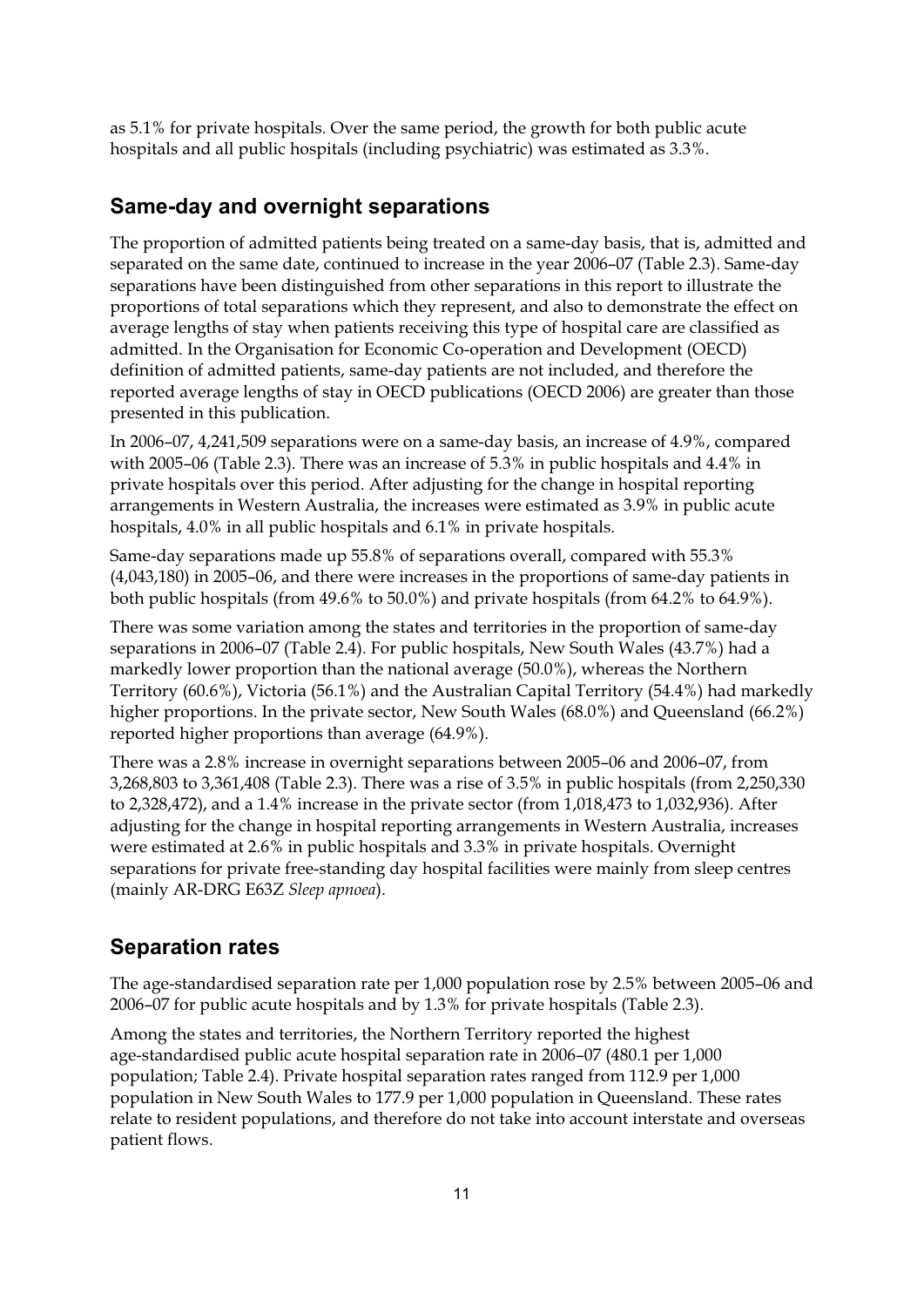These rates are likely to have been affected by whether or not statistical separations and statistical admissions were made to reflect changes in the type of care (see Glossary) and the way in which hospital stays for patients aged 9 days or less on admission (*Newborn* episodes) were reported (see Chapter 7 and Appendix 1 for details). Changes over time and differences between sectors and jurisdictions can also be affected by variation in admission practices. For example, in New South Wales and the Australian Capital Territory public hospitals, there has been a reclassification over recent years of chemotherapy patients from admitted patients to non-admitted patients (outpatients). There were also changes in admission practices for some same-day procedures in South Australian public hospitals in 2004–05.

The age-standardised separation rate for public psychiatric hospitals also varied, from 0.1 per 1,000 population in Victoria and Queensland to 1.6 per 1,000 population in New South Wales. This variation reflects differences in the extent to which public psychiatric services have been provided in public acute hospitals and non-hospital facilities (AIHW 2007c). There are no public psychiatric hospitals in the Australian Capital Territory and the Northern Territory.

## **Average cost weight of separations**

Average cost weight information provides a guide to the expected resource use for separations, with a value of 1.00 representing the theoretical average for all separations.

In tables 2.3 and 2.4, average cost weights are presented based on the latest available cost weights and the relevant AR-DRG versions applying to each year. Version 5.0 public cost weights (2005–06) were used for the public sector, and version 4.2 (2002–03) private cost weights were used for the private sector. In one part of Table 2.3 and of Table 2.4, public sector cost weights were used for both public and private hospitals to enable comparison between the sectors, because the public and private sector cost weights are not comparable. Further information about the AR-DRG classification and cost weights is included in Appendix 1.

Separations were included only if the care type was reported as *Acute*, or was *Not reported*, or where the care type was *Newborn* and the separation had at least one qualified day. Thus separations with care types of *Rehabilitation*, *Palliative care*, *Geriatric evaluation and management*, *Psychogeriatric care*, *Maintenance care*, *Other admitted patient care*, and *Newborn care* with no qualified days were excluded.

Table 2.4 indicates that, within the public sector, most states and territories had average cost weights fairly close to the national average (1.00) for public acute hospitals. The Northern Territory was a notable exception, with an average cost weight of 0.72. This reflects the high proportion of public hospital separations in the Northern Territory that were for *Admit for renal dialysis* (AR-DRG L61Z), an AR-DRG with a low cost weight.

The validity of comparisons of average cost weights is limited by differences in the extent to which each jurisdiction's acute care psychiatric services are integrated into its public hospital system. For example, in Victoria, almost all public psychiatric hospitals are mainstreamed, and are therefore included in the public acute hospital data. Cost weights are of less use as a measure of resource requirements for these services because the relevant AR-DRGs are less homogeneous than for other acute services (see Appendix 1 for more information).

In Table 2.4, the average public cost weight for private free-standing day hospital facilities in 2006–07 was markedly lower (0.48) than for other private hospitals (1.02) (both figures exclude Tasmania, the Australian Capital Territory and the Northern Territory), reflecting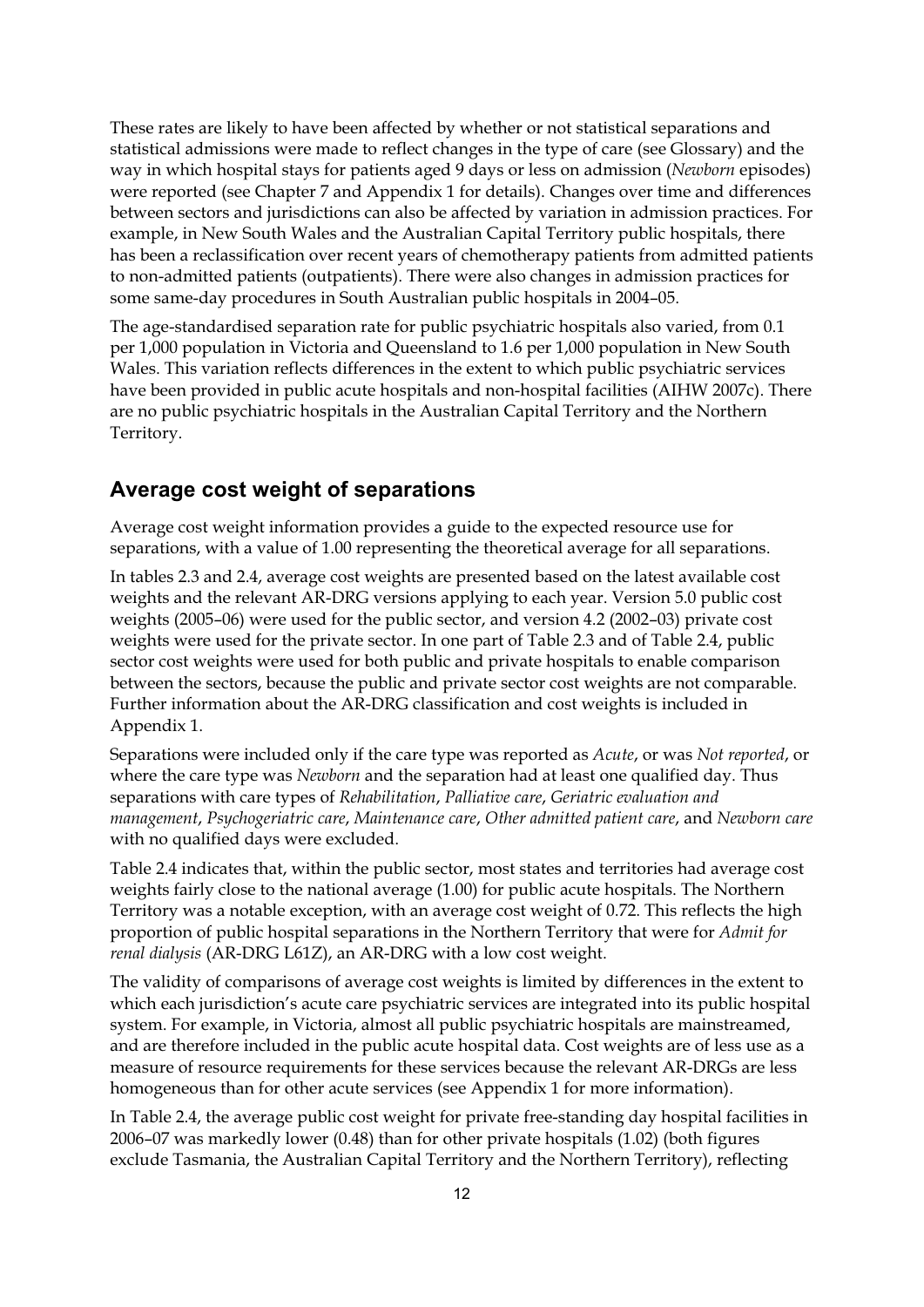the lower complexity and day-only nature of most admissions to these hospitals in 2006–07. Nationally, the average cost weight for private hospitals using private sector cost weights was 0.86.

# **Patient days**

Patient days represent the number of full or partial day stays for patients who separated from hospital during the reporting period, and the aggregated length of stay for all patients (see Glossary). A total of 24,924,565 patient days was reported for 2006–07, 70.0% in the public sector and 30.0% in the private sector (Table 2.4).

There was an increase of 2.7% (449,029) in patient days for public acute hospitals in 2006–07, compared with 2005–06 (Table 2.3). For private hospitals, patient days increased by 2.0% (147,850). Patient days for public acute and private hospitals combined increased by 2.5% (596,879), and for all hospitals combined they increased by 2.4% (593,912). After adjusting for changes to reporting arrangements in Western Australia, increases were estimated at 2.1% in public acute hospitals and 3.6% for private hospitals.

Patient days in public psychiatric hospitals decreased from 660,896 in 2005–06 to 657,929 in 2006–07 (0.4%) (Table 2.4). As separations from public psychiatric hospitals can include some very long stay patients, and the pattern of these separations can vary over time, patient day counts can also fluctuate markedly for these hospitals.

Unadjusted for changes to reporting arrangements in Western Australia, the number of age-standardised patient days per 1,000 population for public acute and private hospitals combined increased by 0.3% between 2005–06 and 2006–07 (Table 2.3). Public acute hospital patient days per 1,000 population increased by 0.5%, and private hospital patient days per 1,000 population decreased by 0.3%.

The Northern Territory reported the highest number of patient days per 1,000 population for public acute hospitals in 2006–07 (1,593.0 per 1,000 population) (Table 2.4). The highest age-standardised population rate for patient days in private hospitals was reported by Queensland (457.4 per 1,000 population).

# **Average length of stay**

The average length of stay for public acute and private hospitals combined decreased by 1.4% between 2005–06 and 2006–07 (Table 2.3). For private hospitals, the average length of stay was 2.5 days in 2006–07. The average length of stay for public psychiatric hospitals increased from 42.5 days in 2005–06 to 43.3 days in 2006–07, reflecting the larger relative decrease in separations than patient days in 2006–07 reported for these hospitals.

With same-day separations excluded (as is the practice for OECD reporting), average lengths of stay in all hospitals combined decreased by 0.9% in 2006–07. For public psychiatric hospitals, the average length of stay increased from 48.2 days in 2005–06 to 50.3 days in 2006–07 (Table 2.3). The average lengths of stay are within the range of those reported from 2001 to 2003 for acute care for other OECD countries (OECD 2006).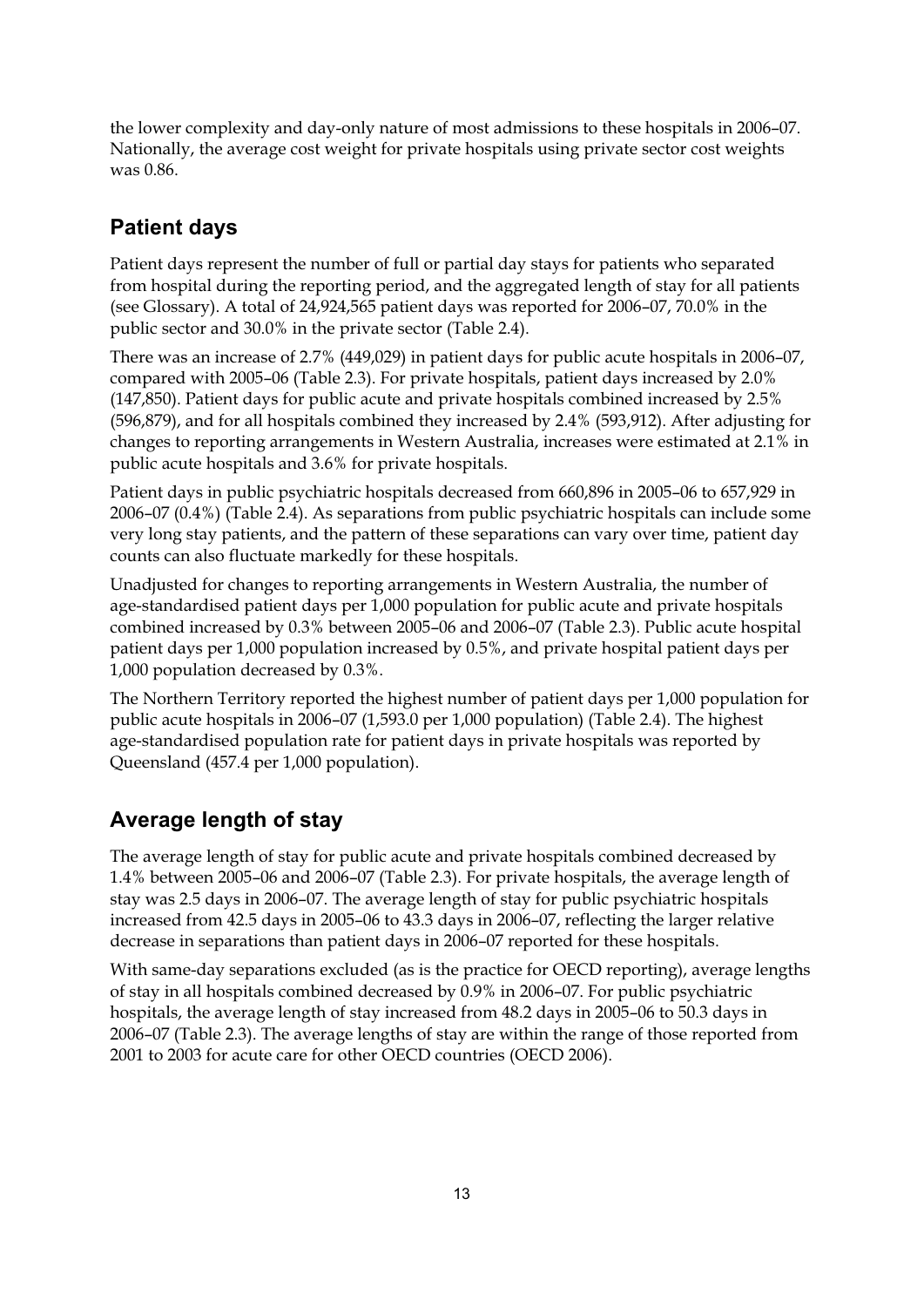## **Relative stay index**

Relative stay index (RSI) information is presented for the period 2002–03 to 2006–07 in Table 2.3. The RSI is calculated as the actual number of patient days for separations in selected AR-DRGs (version 5.0/5.1) divided by the expected number of patient days (based on national figures for the 5 years combined) and standardised for casemix. An RSI greater than 1 indicates that an average patient's length of stay is higher than would be expected given the casemix of the group of separations of interest. An RSI of less than 1 indicates that the length of stay was less than would have been expected. More details on the methods of calculating the RSIs are given in Chapter 4 and Appendix 1.

In public hospitals, the directly standardised RSI in 2006–07 (0.97) was 1.0% lower than in 2005–06. Directly standardised RSIs were higher in private hospitals than in public hospitals for all years. For all hospitals, the directly standardised RSI fell between 2002–03 (1.03) and 2005–06 (0.98). This corresponds to an average annual decrease over the period of 1.4%.

# **Non-admitted patients**

Information on non-admitted patient occasions of service and group sessions provided by public acute and psychiatric hospitals for 2006–07 is presented in Table 2.5 by state and territory. Similar information from the ABS's Private Health Establishments Collection is presented for private hospitals for 2005–06 in Table 2.6. Data for private hospitals for 2006–07 were not available at the time of writing this report.

The most common non-admitted patient occasions of service delivered to individuals through public acute hospitals in 2006–07 (Table 2.5) were *Outpatient care*, followed by *Pathology* and *Accident and emergency* services. *Pharmacy*, *Radiology & organ imaging* and *Community health* were also frequently provided. *Pharmacy* included a large number of occasions of service for Justice Health in New South Wales which may not be typical of *Pharmacy* in other hospitals.

In addition to the services provided to individuals, group sessions were delivered through public acute hospitals. These services include group activities conducted in the same categories for which individual non-admitted patient services are recorded.

Note that there is considerable variation among states and territories and between reporting years in the way in which non-admitted patient occasions of service data are collected. Differing admission practices between the states and territories also lead to variation among jurisdictions in the services reported in Table 2.5. States and territories may also differ in the extent to which these types of services are provided in non-hospital settings (such as community health centres), which are beyond the scope of this data collection.

There are differences in the scope and definition of the data reported in this chapter for *Accident and emergency* occasions of service and the emergency department data presented in Chapter 5. There are also differences in the scope and definition of the data reported in this chapter for outpatient-related occasions of service and the outpatient care data presented in Chapter 5. The differences are discussed in Chapter 5.

Data on the number of non-admitted patient occasions of service provided through public psychiatric hospitals are also presented for New South Wales, Victoria, Queensland and Western Australia, the states or territories for which these data were supplied (Table 2.5).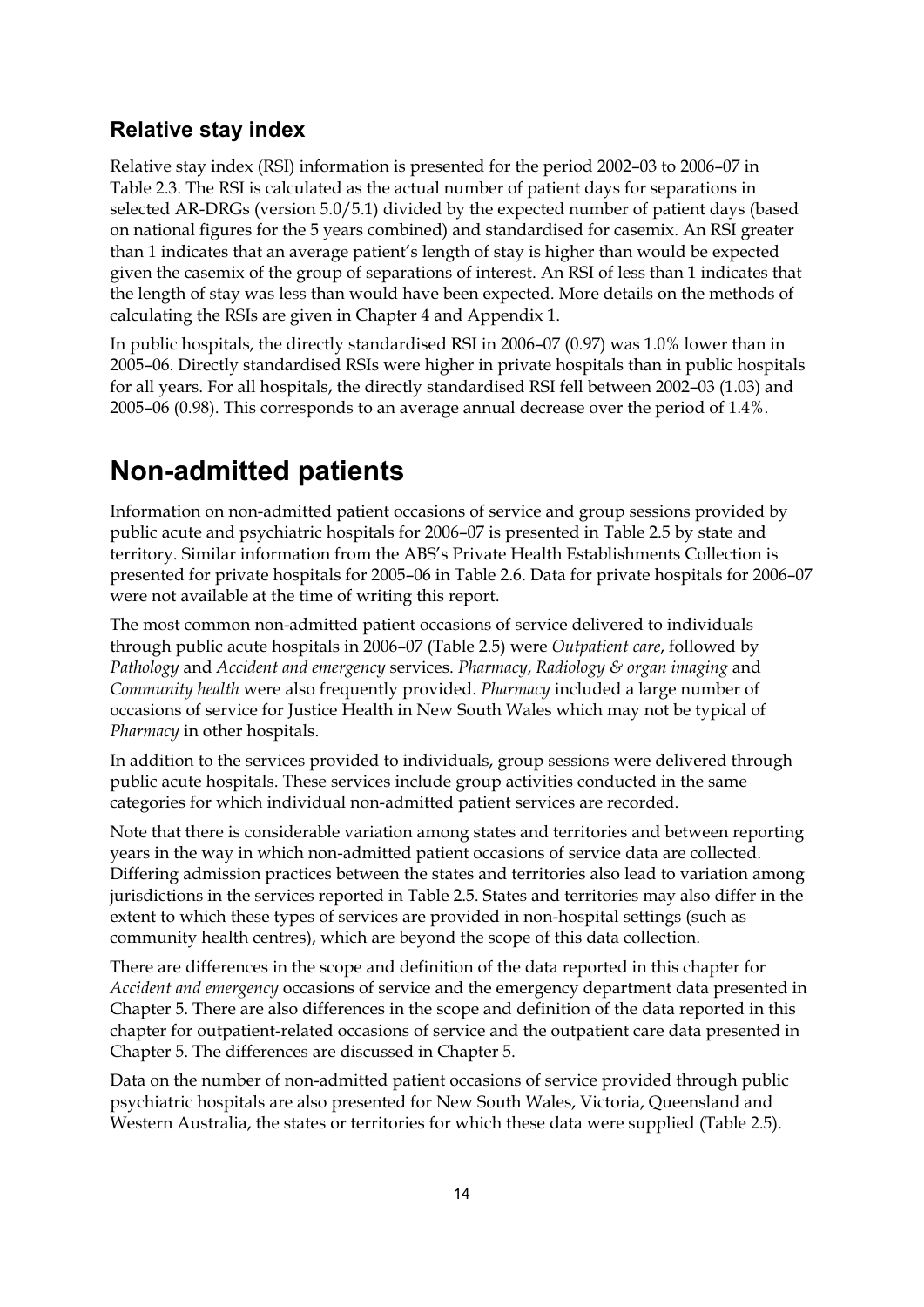These services include *emergency and outpatient* care and *outreach/community* care provided to individuals or groups.

In 2005–06, private hospitals reported about 1.73 million non-admitted patient occasions of service to the ABS's Private Health Establishments Collection. Nationally, there were about 423,300 non-admitted patient occasions of service reported for *Accident and emergency* in private hospitals (Table 2.6).

## **Remoteness Area of hospital**

Table 2.7 presents data on accident and emergency non-admitted occasions of service in public hospitals by Remoteness Area of the hospital.

There was a total of 6,741,304 accident and emergency occasions of service reported for 2006–07, including almost 3.7 million (54.8%) in Major Cities and over 1.6 million (24.3%) in Inner Regional areas.

Table 2.7 also presents the number of occasions of service provided in the area per 1,000 residents in the area. This represents an approximation of the use of accident and emergency services by the resident population, as services provided in one area may be provided to persons residing in other Remoteness Area categories. The analysis by Remoteness Area is of less relevance to geographically smaller jurisdictions and those jurisdictions with smaller populations residing in remote areas (such as Victoria and the Australian Capital Territory). For Victoria, it was not possible to separately identify accident and emergency occasions of service in hospital campuses located in remote areas.

The rate varied from 261 per 1,000 population in Major Cities to 435 per 1,000 population in Inner Regional and Outer Regional areas combined, and 866 per 1,000 population in Remote and Very Remote areas combined. The pattern of use may reflect a number of factors including the availability of other health care services (such as primary care practitioners), patterns of occurrence of accidents causing injury, and the relatively poor health of Indigenous people who have higher population concentrations in remote areas.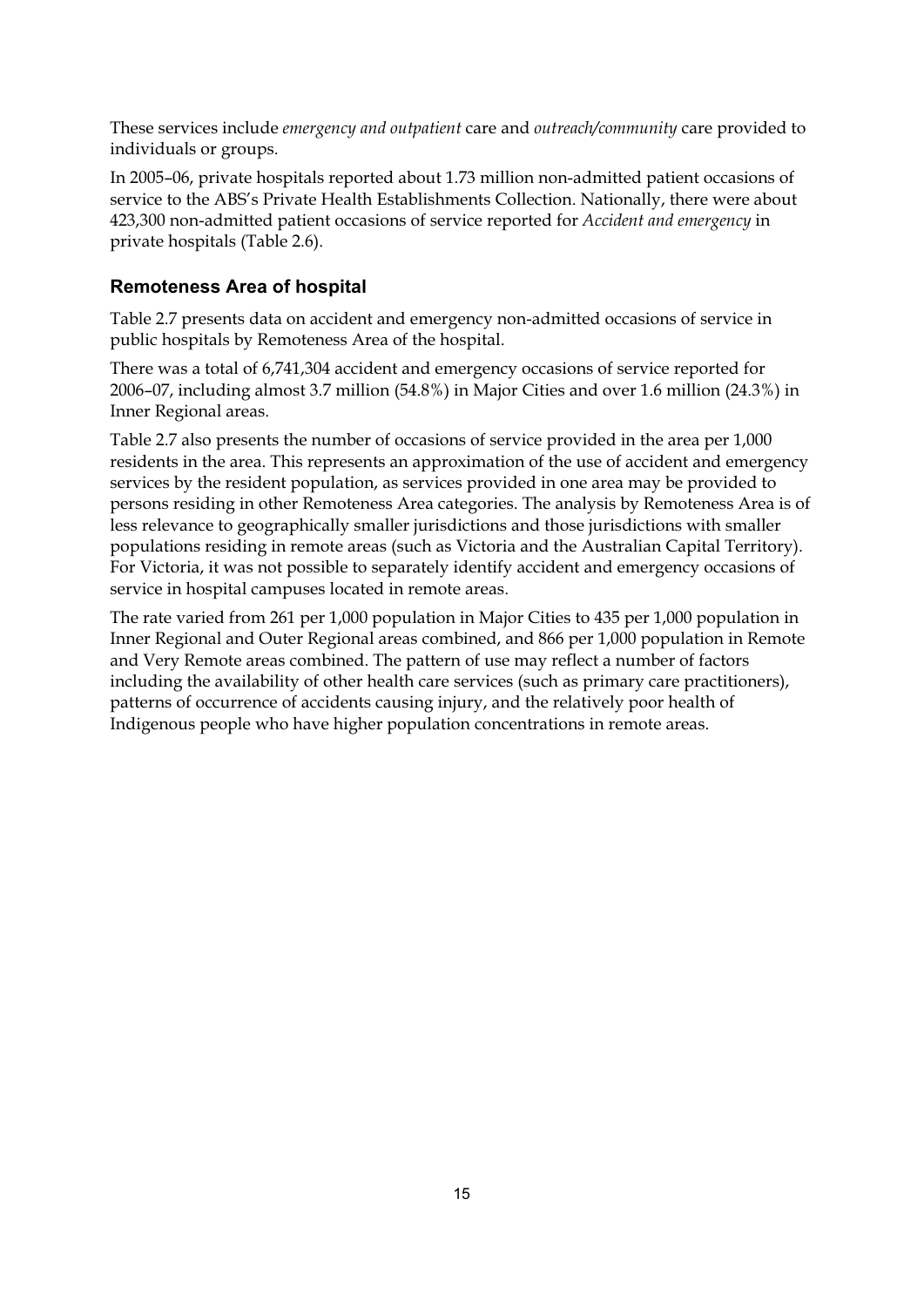|                                                                          |                  |              |                                         |        |        | Change (Per cent) <sup>(a)</sup> |                          |
|--------------------------------------------------------------------------|------------------|--------------|-----------------------------------------|--------|--------|----------------------------------|--------------------------|
|                                                                          |                  |              | 2002-03 2003-04 2004-05 2005-06 2006-07 |        |        | Ave since                        | Since<br>2002-03 2005-06 |
| Hospitals <sup>(b)</sup>                                                 |                  |              |                                         |        |        |                                  |                          |
| Public hospitals                                                         | 748              | 761          | 759                                     | 755    | 758    | 0.3                              | 0.4                      |
| Public acute hospitals                                                   | 729              | 741          | 739                                     | 736    | 739    | 0.3                              | 0.4                      |
| Public psychiatric hospitals                                             | 19               | 20           | 20                                      | 19     | 19     | 0.0                              | 0.0                      |
| Private hospitals                                                        | 549              | 525          | 532                                     | 536    | 543    | $-0.3$                           | 1.3                      |
| Private free-standing day hospital facilities                            | 248              | 234          | 247                                     | 252    | 265    | 1.7                              | 5.2                      |
| Other private hospitals                                                  | 301              | 291          | 285                                     | 284    | 278    | $-2.0$                           | $-2.1$                   |
| Public acute and private hospitals                                       | 1,278            | 1,266        | 1,271                                   | 1,272  | 1,282  | 0.1                              | 0.8                      |
| Total                                                                    | 1,297            | 1,286        | 1,291                                   | 1,291  | 1,301  | 0.1                              | $0.8\,$                  |
| Available or licensed beds <sup>(c)</sup>                                |                  |              |                                         |        |        |                                  |                          |
| Public hospitals                                                         | 52,314           | 53,475       | 55,112                                  | 54,601 | 55,904 | 1.7                              | 2.4                      |
| Public acute hospitals                                                   | 49,791           | 50,915       | 52,626                                  | 52,236 | 53,563 | 1.8                              | 2.5                      |
| Public psychiatric hospitals                                             | 2,523            | 2,561        | 2,487                                   | 2,366  | 2,342  | $-1.8$                           | $-1.0$                   |
| Private hospitals                                                        | 26,364           | 26,589       | 26,424                                  | 27,217 | 26,758 | 0.4                              | $-1.7$                   |
| Private free-standing day hospital facilities                            | 1,910            | 1,947        | 2,078                                   | 1,965  | 1,992  | 1.1                              | 1.4                      |
| Other private hospitals                                                  | 24,454           | 24,642       | 24,346                                  | 25,252 | 24,766 | 0.3                              | $-1.9$                   |
| Public acute and private hospitals                                       | 76,155           | 77,504       | 79,050                                  | 79,453 | 80,321 | 1.3                              | 1.1                      |
| Total                                                                    | 78,678           | 80,064       | 81,536                                  | 81,818 | 82,662 | 1.2                              | 1.0                      |
| Beds per 1,000 population                                                |                  |              |                                         |        |        |                                  |                          |
| Public hospitals                                                         | 2.65             | 2.67         | 2.72                                    | 2.66   | 2.68   | 0.3                              | 0.9                      |
| Public acute hospitals                                                   | 2.52             | 2.54         | 2.60                                    | 2.54   | 2.57   | 0.5                              | 1.1                      |
| Public psychiatric hospitals                                             | 0.13             | 0.13         | 0.12                                    | 0.12   | 0.11   | $-3.1$                           | $-2.4$                   |
| Private hospitals                                                        | 1.33             | 1.33         | 1.30                                    | 1.32   | 1.28   | $-0.9$                           | $-3.1$                   |
| Private free-standing day hospital facilities                            | 0.10             | 0.10         | 0.10                                    | 0.10   | 0.10   | $-0.3$                           | $-0.1$                   |
| Other private hospitals                                                  | 1.24             | 1.23         | 1.20                                    | 1.23   | 1.19   | $-1.0$                           | $-3.3$                   |
| Public acute and private hospitals                                       | 3.85             | 3.87         | 3.90                                    | 3.86   | 3.85   | 0.0                              | $-0.3$                   |
| Total                                                                    | 3.98             | 4.00         | 4.02                                    | 3.98   | 3.96   | $-0.1$                           | $-0.4$                   |
| Non-admitted occasions of service <sup>(d)</sup> ('000)                  |                  |              |                                         |        |        |                                  |                          |
| Public acute hospitals                                                   | 40,706           | 43,622       | 42,643                                  | 44,749 | 46,141 | 3.2                              | 3.1                      |
| Other private hospitals                                                  | 1,919            | 1,910        | 1,780                                   | 1,734  | n.a.   | $-2.5$                           | $-2.6$                   |
| Total                                                                    | 42,625           | 45,531       | 44,424                                  | 46,483 | n.a.   | 2.2                              | 4.6                      |
| Total recurrent expenditure, constant prices <sup>(e)</sup> (\$ million) |                  |              |                                         |        |        |                                  |                          |
|                                                                          |                  |              |                                         |        |        |                                  |                          |
| Public hospitals                                                         | 20,467<br>19,990 | 21,626       | 22,692<br>22,164                        | 23,964 | 25,303 | 5.4                              | 5.6                      |
| Public acute hospitals                                                   |                  | 21,119       |                                         | 23,323 | 24,697 | 5.4                              | 5.9                      |
| Public psychiatric hospitals                                             | 477              | 506<br>6,452 | 529                                     | 641    | 605    | 6.2                              | $-5.6$                   |
| Private hospitals                                                        | 6,407            |              | 6,336                                   | 6,498  | n.a.   | 0.4                              | 2.6                      |
| Private free-standing day hospital facilities                            | 301              | 311          | 316                                     | 338    | n.a.   | 2.9                              | 6.9<br>1.8               |
| Other private hospitals                                                  | 6,106<br>26,874  | 6,141        | 6,050                                   | 6,160  | n.a    | 0.2                              |                          |
| Total                                                                    |                  | 28,078       | 29,028                                  | 30,462 | n.a.   | 3.2                              | 4.9                      |
| Total recurrent expenditure, current prices <sup>(f)</sup> (\$ million)  |                  |              |                                         |        |        |                                  |                          |
| Public hospitals                                                         | 18,256           | 20,004       | 21,762                                  | 23,964 | 26,290 | 9.5                              | 9.7                      |
| Public acute hospitals                                                   | 17,831           | 19,535       | 21,255                                  | 23,323 | 25,661 | 9.5                              | 10.0                     |
| Public psychiatric hospitals                                             | 425              | 468          | 507                                     | 641    | 629    | 10.3                             | $-1.9$                   |
| Private hospitals                                                        | 5,401            | 5,859        | 6,114                                   | 6,498  | n.a.   | 4.7                              | 6.3                      |
| Private free-standing day hospital facilities                            | 254              | 282          | 305                                     | 338    | n.a.   | 7.4                              | 10.8                     |
| Other private hospitals                                                  | 5,147            | 5,576        | 5,838                                   | 6,160  | n.a.   | 4.6                              | 5.5                      |
| Total                                                                    | 23,641           | 25,863       | 27,876                                  | 30,462 | n.a.   | 6.5                              | 9.3                      |

### **Table 2.1: Summary of hospitals, Australia, 2002–03 to 2006–07**

*(continued)*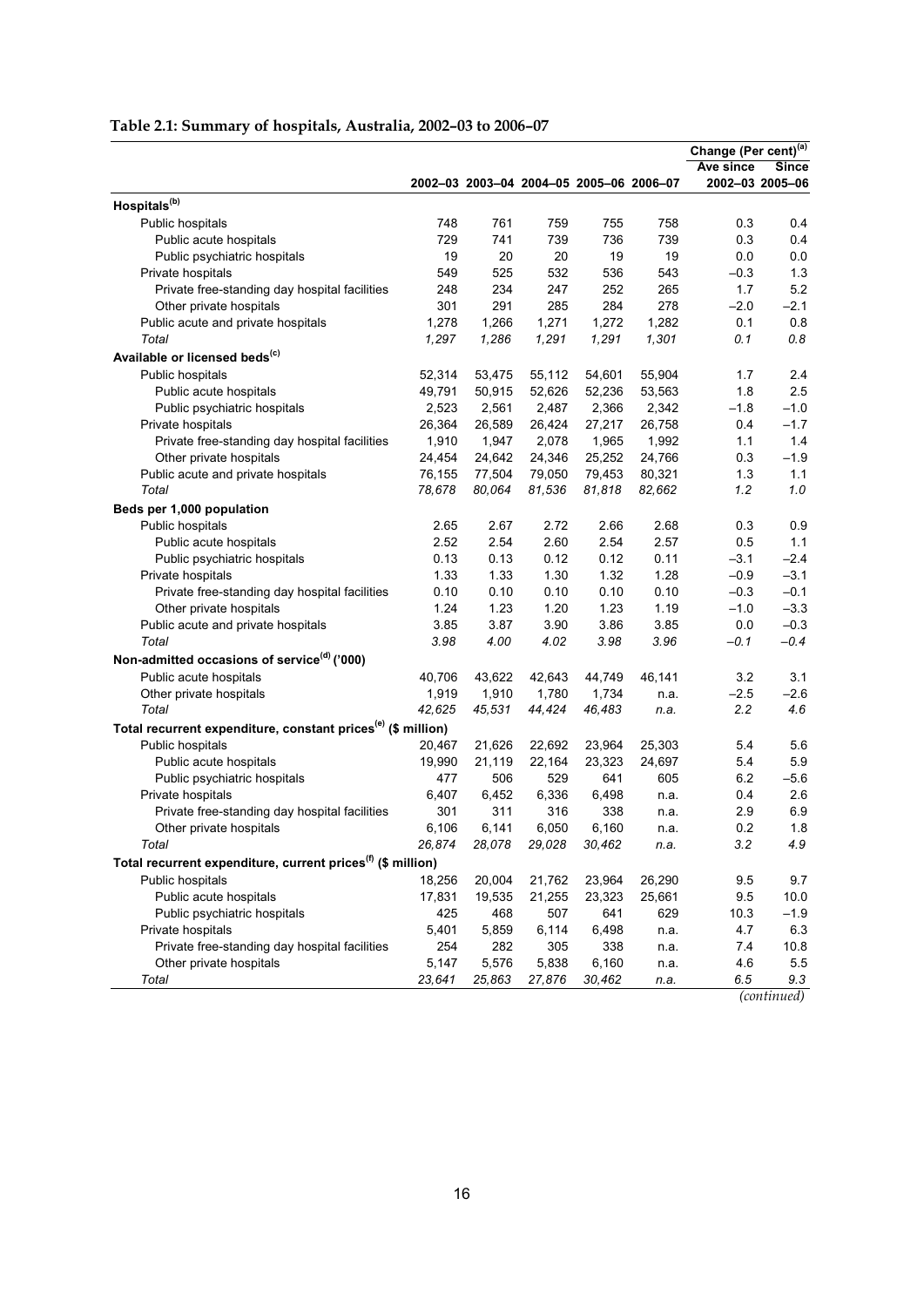|                                                            |       |       |                                         |       |       | Change (Per cent) <sup>(a)</sup> |                 |
|------------------------------------------------------------|-------|-------|-----------------------------------------|-------|-------|----------------------------------|-----------------|
|                                                            |       |       |                                         |       |       | Ave since                        | <b>Since</b>    |
|                                                            |       |       | 2002-03 2003-04 2004-05 2005-06 2006-07 |       |       |                                  | 2002-03 2005-06 |
| Total revenue, constant prices <sup>(e)</sup> (\$ million) |       |       |                                         |       |       |                                  |                 |
| Public hospitals                                           | 1,685 | 1,774 | 1,993                                   | 2,158 | 2,325 | 8.4                              | 7.7             |
| Public acute hospitals                                     | 1,664 | 1,748 | 1,965                                   | 2,132 | 2,298 | 8.4                              | 7.8             |
| Public psychiatric hospitals                               | 22    | 26    | 28                                      | 26    | 26    | 4.9                              | $-0.1$          |
| Private hospitals                                          | 6,830 | 6,909 | 6,864                                   | 7,001 | n.a.  | 0.6                              | 2.0             |
| Private free-standing day hospital facilities              | 357   | 375   | 390                                     | 410   | n.a.  | 3.5                              | 5.2             |
| Other private hospitals                                    | 6.473 | 6,534 | 6,476                                   | 6,591 | n.a.  | 0.5                              | 1.8             |
| Total                                                      | 8.515 | 8.683 | 8.857                                   | 9,159 | n.a.  | 1.8                              | 3.4             |
| Total revenue, current prices <sup>(f)</sup> (\$ million)  |       |       |                                         |       |       |                                  |                 |
| Public hospitals                                           | 1,503 | 1,641 | 1,911                                   | 2,158 | 2,415 | 12.6                             | 11.9            |
| Public acute hospitals                                     | 1.484 | 1,617 | 1,884                                   | 2,132 | 2,388 | 12.6                             | 12.0            |
| Public psychiatric hospitals                               | 19    | 24    | 27                                      | 26    | 27    | 8.9                              | 3.8             |
| Private hospitals                                          | 5,758 | 6,273 | 6,624                                   | 7,001 | n.a.  | 5.0                              | 5.7             |
| Private free-standing day hospital facilities              | 301   | 341   | 376                                     | 410   | n.a.  | 8.0                              | 9.0             |
| Other private hospitals                                    | 5,456 | 5,933 | 6,249                                   | 6,591 | n.a.  | 4.8                              | 5.5             |
| Total                                                      | 7,261 | 7,914 | 8.535                                   | 9,159 | n.a.  | 6.0                              | 7.3             |

#### **Table 2.1 (continued): Summary of hospitals, Australia, 2002–03 to 2006–07**

(a) The average since 2002–03 is the average annual change between 2002–03 and the latest available year of data. The change since 2005–06 is the percentage change between 2005–06 and 2006–07 or the change between the two latest available years of data if the 2006–07 data are unavailable.

(b) The number of hospitals reported can be affected by administrative and/or reporting arrangements and is not necessarily a measure of the number of physical hospital buildings or campuses.

(c) The comparability of bed numbers can be affected by the casemix of hospitals including the extent to which hospitals provide same-day admitted patient services and other specialised services.

(d) Excludes public psychiatric hospitals and group occasions of service. Reporting arrangements have varied significantly across years.

(e) Constant price values referenced to 2005–06. Constant price values are adjusted for inflation and are expressed in terms of prices in the reference year. ABS Government Final Consumption Expenditure, State and Local – Hospitals & Nursing Homes deflator used for public hospitals. ABS Household Final Consumption Expenditure Hospital Services deflator used for private hospitals.

(f) Current prices refer to amounts as reported, unadjusted for inflation. Current price amounts are less comparable between years than constant price amounts.

*Source:* For 2006–07, private hospital data are preliminary.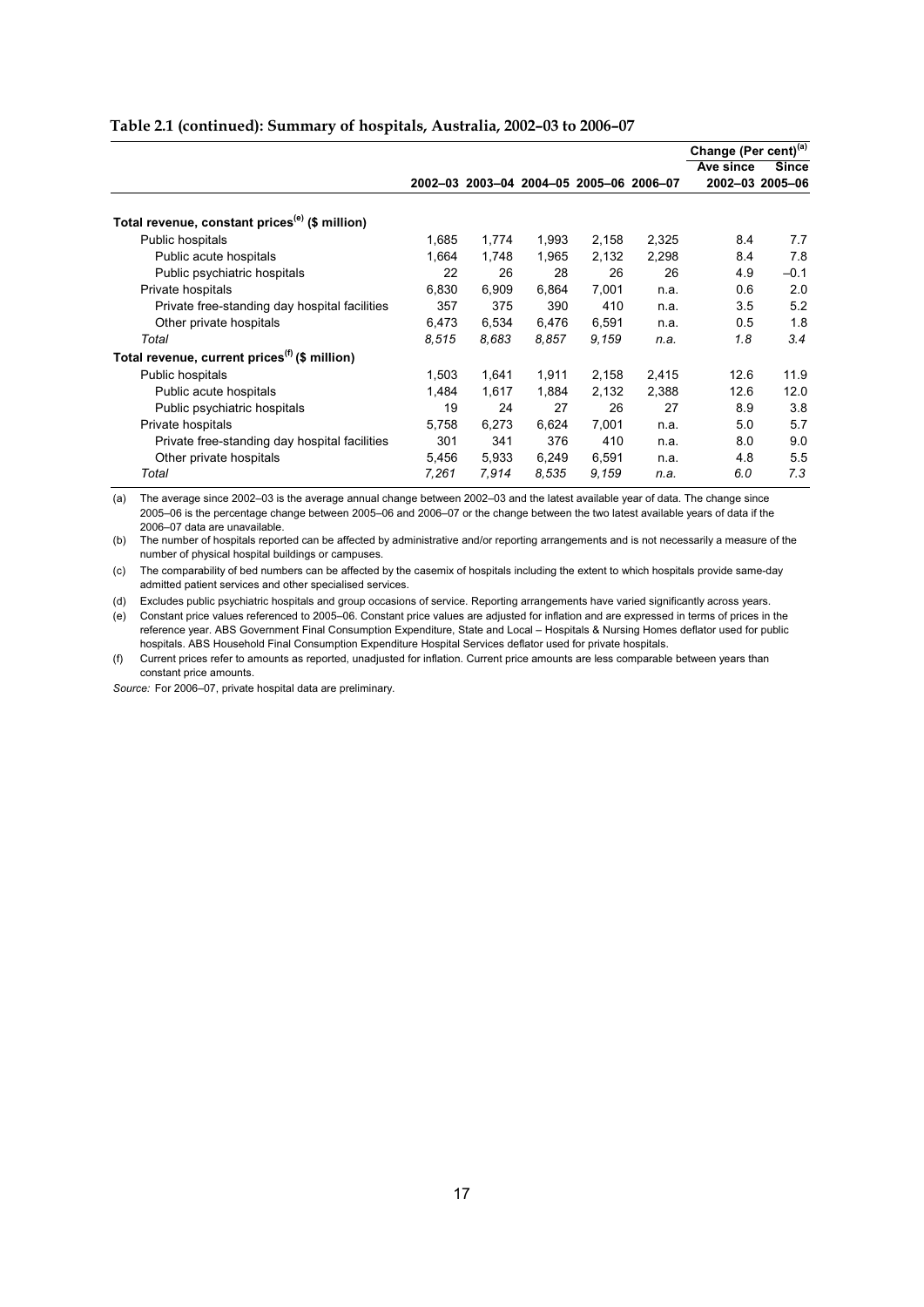| Table 2.2: Number of hospitals® and available or licensed beds, by hospital sector and type, states and territories, 2006-07 |                      |                             |                    |                             |                       |                          |                |                     |                             |
|------------------------------------------------------------------------------------------------------------------------------|----------------------|-----------------------------|--------------------|-----------------------------|-----------------------|--------------------------|----------------|---------------------|-----------------------------|
|                                                                                                                              | NSW                  | ر <sup>اق</sup> )           | ă                  | ≸                           | ઙ్                    | Tas                      | 4CT            | ż                   | Total                       |
| Hospitals                                                                                                                    |                      |                             |                    |                             |                       |                          |                |                     |                             |
| Public acute hospitals                                                                                                       |                      |                             |                    |                             |                       |                          |                |                     |                             |
| Public psychiatric hospitals                                                                                                 | 219<br>228           |                             |                    |                             | - 62                  | $3 \n~\degree$ $\approx$ | ოთო            |                     |                             |
| Total public hospitals                                                                                                       |                      | $rac{4}{3}$ $rac{4}{4}$     | $\frac{17}{4}$     |                             |                       |                          |                |                     | 89<br>09<br>27              |
| Private free-standing day hospital facilities                                                                                | 89                   | r n 44                      |                    | 22.2823                     |                       | N (0 00                  | တ              | 0                   |                             |
| Other private hospitals <sup>(c)</sup>                                                                                       |                      |                             | 8 y<br>2<br>9      |                             | 2354                  |                          |                |                     | 265<br>278<br>543           |
| Total private hospitals                                                                                                      | $\frac{2}{4}$        |                             |                    |                             |                       |                          | $\frac{3}{2}$  |                     |                             |
| <b>Total hospitals</b>                                                                                                       | $\frac{5}{4}$        | 288                         | 285                | 138                         | 133                   | స్                       |                |                     | 1,301                       |
| Available or licensed beds <sup>(d)</sup>                                                                                    |                      |                             |                    |                             |                       |                          |                |                     |                             |
| Public acute hospitals                                                                                                       | 8,755                | 12,300                      | 9,896              |                             |                       | 1,274                    | 785            | 600                 |                             |
| Public psychiatric hospitals                                                                                                 | 1,169<br>19,924      | 134                         | 458                | 5,358<br>201<br>5,558       | 4,595<br>301<br>4,895 |                          | $rac{92}{185}$ |                     |                             |
| Total beds available in public hospitals                                                                                     |                      | 12,434                      | 10,354             |                             |                       | 7,353                    |                | $\frac{1}{2}$       | 53,563<br>2,342<br>55,904   |
| Private free-standing day hospital facilities                                                                                | 746                  | 527                         | 315                | 208                         | 135                   | တ                        | 52             | $\circ$             | 1,992                       |
| Other private hospitals <sup>(c)</sup>                                                                                       | 6,136<br>6,882       | 6,148<br>6,675              |                    | 2,858<br>3,066              |                       | 939<br>948               |                |                     | 24,766<br>26,758            |
| Total beds available in private hospitals                                                                                    |                      |                             | 6,028<br>6,343     |                             | 2,158<br>2,293        |                          | 349<br>401     | 150                 |                             |
| Total available beds                                                                                                         | 16,806               | 19,109                      | 16,697             | 8,624                       | 7,188                 | 2,301                    | 1,186          | 750                 | 82,662                      |
| Available or licensed beds per 1,000 population                                                                              |                      |                             |                    |                             |                       |                          |                |                     |                             |
| Public acute hospitals                                                                                                       |                      |                             |                    |                             |                       |                          | 23             |                     |                             |
| Public psychiatric hospitals                                                                                                 | 27<br>28<br>28<br>28 |                             | 2.1<br>2.1<br>2.1  | 2.5<br>2.7<br>2.7           | 9<br>2021<br>20       | 6<br>0 0 0<br>0 0        | $0.9$<br>$2.3$ | 8<br>20<br>20<br>20 | 2<br>2 7 7<br>2 7 9         |
| Total beds available in public hospitals                                                                                     |                      | 2404                        |                    |                             |                       |                          |                |                     |                             |
| Private free-standing day hospital facilities                                                                                | $\overline{c}$       | $\overline{O}$              | $\overline{\circ}$ | $\overline{c}$              |                       | 0.0                      | $\frac{2}{3}$  | 0.0                 | $\overline{O}$              |
| Other private hospitals <sup>(c)</sup>                                                                                       | 0.9                  |                             | $\frac{15}{1.5}$   | $\frac{4}{4}$ $\frac{6}{4}$ | 5.46                  | 9.9                      | 7.2            | 0.7                 | $\frac{2}{1}$ $\frac{3}{1}$ |
| Total beds in private hospitals                                                                                              |                      | $\frac{2}{1}$ $\frac{3}{1}$ |                    |                             |                       |                          |                |                     |                             |
| Total beds per 1,000 population                                                                                              | 3.9                  | 3.7                         | $\frac{0}{4}$      | 41                          | 4.6                   | 4.7                      | 3.5            | 3.5                 | 4.0                         |
| (a) The pumper of hoepitals reported on he affected by administrative on                                                     | hr ranc              | nnamante                    | not noon           |                             | imhar of nhic         | hoenita                  |                | Hoenitale           | intad at                    |

(a) The number of hospitals reported can be affected by administrative and/or reporting arrangements and is not neossarily a measure of the number of physical hospital buildings or campuses. Hospitals are counted at<br>the mo The number of hospitals reported can be affected by administrative and/or reporting arrangements and is not necessarily a measure of the number of physical hospital buildings or campuses. Hospitals are counted at the end of the financial year.

(b) The count of public hospitals in Victoria is a count of the campuses which report data separately to the National Hospital Morbidity Database.

(c) Includes private acute and private psychiatric hospitals.

(d) The comparability of bed numbers can be affected by the casemix of hospitals including the extent to which hospitals provide same-day admitted patient services and other specialised services. *Source:* For 2006–07, private hospital data are preliminary.

| しくくく                                                                                                                                                                                                                                 |
|--------------------------------------------------------------------------------------------------------------------------------------------------------------------------------------------------------------------------------------|
|                                                                                                                                                                                                                                      |
|                                                                                                                                                                                                                                      |
|                                                                                                                                                                                                                                      |
|                                                                                                                                                                                                                                      |
|                                                                                                                                                                                                                                      |
|                                                                                                                                                                                                                                      |
| <b>Production of the Contract of the Contract of the Contract of the Contract of the Contract of the Contract of the Contract of the Contract of the Contract of the Contract of the Contract of the Contract of the Contract of</b> |
| $-1$                                                                                                                                                                                                                                 |
|                                                                                                                                                                                                                                      |
|                                                                                                                                                                                                                                      |
|                                                                                                                                                                                                                                      |
|                                                                                                                                                                                                                                      |
|                                                                                                                                                                                                                                      |
|                                                                                                                                                                                                                                      |
|                                                                                                                                                                                                                                      |
|                                                                                                                                                                                                                                      |
| j                                                                                                                                                                                                                                    |
|                                                                                                                                                                                                                                      |
| $\overline{\phantom{a}}$                                                                                                                                                                                                             |
|                                                                                                                                                                                                                                      |
|                                                                                                                                                                                                                                      |
|                                                                                                                                                                                                                                      |
|                                                                                                                                                                                                                                      |
|                                                                                                                                                                                                                                      |
| l                                                                                                                                                                                                                                    |
|                                                                                                                                                                                                                                      |
| י<br>ג                                                                                                                                                                                                                               |
|                                                                                                                                                                                                                                      |
|                                                                                                                                                                                                                                      |
|                                                                                                                                                                                                                                      |
| ֧֧֧֧֧֧֧֧֧֧֧֛֚֚֚֚֚֚֚֚֚֚֚֚֚֚֚֚֝֝֜֜֟֜֝֜֝֜֝֜֜֜֜֜֜                                                                                                                                                                                        |
|                                                                                                                                                                                                                                      |
|                                                                                                                                                                                                                                      |
|                                                                                                                                                                                                                                      |
|                                                                                                                                                                                                                                      |
|                                                                                                                                                                                                                                      |
|                                                                                                                                                                                                                                      |
|                                                                                                                                                                                                                                      |
|                                                                                                                                                                                                                                      |
|                                                                                                                                                                                                                                      |
|                                                                                                                                                                                                                                      |
|                                                                                                                                                                                                                                      |
|                                                                                                                                                                                                                                      |
|                                                                                                                                                                                                                                      |
|                                                                                                                                                                                                                                      |
|                                                                                                                                                                                                                                      |
|                                                                                                                                                                                                                                      |
| <b>OSpitals</b>                                                                                                                                                                                                                      |
| l                                                                                                                                                                                                                                    |
| į<br>١                                                                                                                                                                                                                               |
| ֕                                                                                                                                                                                                                                    |
|                                                                                                                                                                                                                                      |
| ׇ֚                                                                                                                                                                                                                                   |
|                                                                                                                                                                                                                                      |
| ֠                                                                                                                                                                                                                                    |
|                                                                                                                                                                                                                                      |
|                                                                                                                                                                                                                                      |
|                                                                                                                                                                                                                                      |
| l                                                                                                                                                                                                                                    |
| $\frac{a}{c}$<br>י                                                                                                                                                                                                                   |
|                                                                                                                                                                                                                                      |
| ׇ֖֘֝֕֕                                                                                                                                                                                                                               |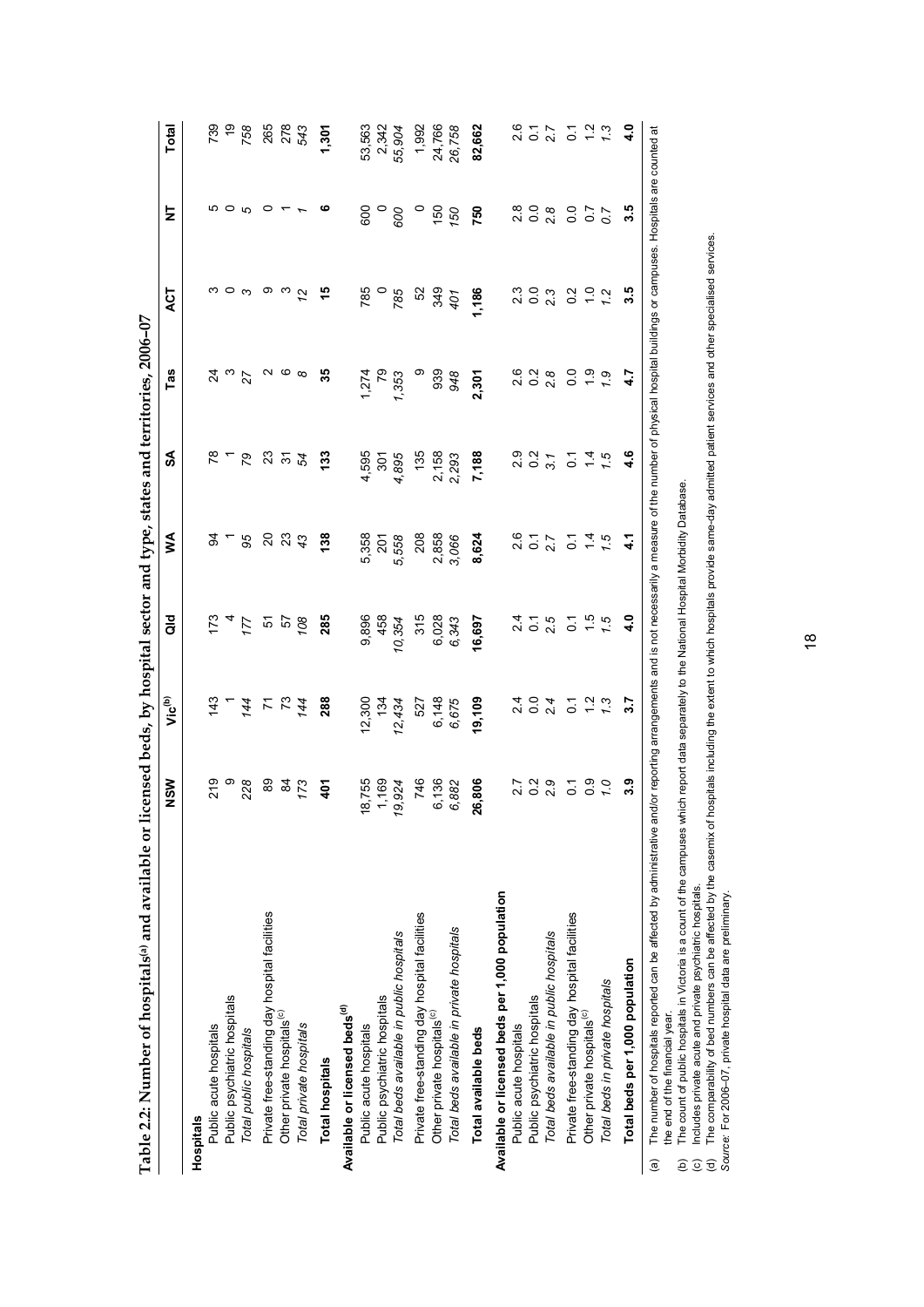|                                                              |                |       |                |                                         |                | Change (Per cent) <sup>(c)</sup> |         |
|--------------------------------------------------------------|----------------|-------|----------------|-----------------------------------------|----------------|----------------------------------|---------|
|                                                              |                |       |                |                                         |                | Ave since                        | Since   |
|                                                              |                |       |                | 2002-03 2003-04 2004-05 2005-06 2006-07 |                | 2002-03                          | 2005-06 |
| Separations ('000)                                           |                |       |                |                                         |                |                                  |         |
| Public hospitals                                             | 4,091          | 4,201 | 4,276          | 4,466                                   | 4,661          | 3.3                              | 4.4     |
| Public acute hospitals                                       | 4,074          | 4,183 | 4,261          | 4,451                                   | 4,646          | 3.3                              | 4.4     |
| Public psychiatric hospitals                                 | 17             | 17    | 16             | 16                                      | 15             | $-2.7$                           | $-2.3$  |
| Private hospitals <sup>(d)(e)</sup>                          | 2,554          | 2,641 | 2,742          | 2,846                                   | 2,942          | 3.6                              | 3.4     |
| Private free-standing day hospital facilities <sup>(e)</sup> | 455            | 486   | 515            | 547                                     | 570            | 5.8                              | 4.2     |
| Other private hospitals <sup>(e)</sup>                       | 1,991          | 2,043 | 2,134          | 2,298                                   | 2,371          | 4.5                              | 3.2     |
| Public acute & private hospitals <sup>(f)</sup>              | 6,629          | 6,824 | 7,003          | 7,296                                   | 7,588          | 3.4                              | 4.0     |
| <b>Total</b>                                                 | 6,645          | 6,842 | 7,019          | 7,312                                   | 7,603          | 3.4                              | 4.0     |
| <b>Overnight separations ('000)</b>                          |                |       |                |                                         |                |                                  |         |
| Public hospitals                                             | 2,091          | 2,143 | 2,177          | 2,250                                   | 2,328          | 2.7                              | 3.5     |
| Public acute hospitals                                       | 2,077          | 2,129 | 2,164          | 2,237                                   | 2,315          | 2.8                              | 3.5     |
| Public psychiatric hospitals                                 | 14             | 14    | 13             | 14                                      | 13             | $-1.5$                           | $-4.7$  |
| Private hospitals <sup>(d)(e)</sup>                          | 986            | 986   | 995            | 1,018                                   | 1,033          | 1.2                              | 1.4     |
| Private free-standing day hospital facilities <sup>(e)</sup> | $\overline{4}$ | 3     | 3              | $\overline{2}$                          | 2              | $-11.5$                          | $-0.7$  |
| Other private hospitals <sup>(e)</sup>                       | 951            | 934   | 952            | 1,016                                   | 1.031          | 2.0                              | 1.4     |
| Public acute & private hospitals <sup>(f)</sup>              | 3,063          | 3,116 | 3,158          | 3,255                                   | 3,348          | 2.3                              | 2.9     |
| <b>Total</b>                                                 | 3,076          | 3,130 | 3,172          | 3,269                                   | 3,361          | 2.2                              | 2.8     |
| Same-day separations ('000)                                  |                |       |                |                                         |                |                                  |         |
| Public hospitals                                             | 2,000          | 2,057 | 2,099          | 2,216                                   | 2,333          | 3.9                              | 5.3     |
| Public acute hospitals                                       | 1,997          | 2,054 | 2,097          | 2,214                                   | 2,331          | 3.9                              | 5.3     |
| Public psychiatric hospitals                                 | 3              | 3     | $\overline{2}$ | 2                                       | $\overline{2}$ | $-6.6$                           | 14.7    |
| Private hospitals <sup>(d)(e)</sup>                          | 1,569          | 1,654 | 1,748          | 1,827                                   | 1,909          | 5.0                              | 4.4     |
| Private free-standing day hospital facilities <sup>(e)</sup> | 451            | 483   | 512            | 545                                     | 568            | 5.9                              | 4.2     |
| Other private hospitals <sup>(e)</sup>                       | 1,081          | 1,109 | 1,181          | 1,282                                   | 1,341          | 5.5                              | 4.5     |
| Public acute & private hospitals <sup>(f)</sup>              | 3,566          | 3,708 | 3,845          | 4,041                                   | 4,239          | 4.4                              | 4.9     |
| <b>Total</b>                                                 | 3,569          | 3,711 | 3,847          | 4,043                                   | 4,242          | 4.4                              | 4.9     |
|                                                              |                |       |                |                                         |                |                                  |         |
| Same-day separations as a % of total                         |                |       |                |                                         |                |                                  |         |
| Public hospitals                                             | 48.9           | 49.0  | 49.1           | 49.6                                    | 50.0           | 0.6                              | 0.9     |
| Public acute hospitals                                       | 49.0           | 49.1  | 49.2           | 49.7                                    | 50.2           | 0.6                              | 0.8     |
| Public psychiatric hospitals                                 | 17.0           | 18.5  | 14.9           | 12.1                                    | 14.2           | $-4.4$                           | 17.4    |
| Private hospitals <sup>(d)(e)</sup>                          | 61.4           | 62.6  | 63.7           | 64.2                                    | 64.9           | 1.4                              | 1.0     |
| Private free-standing day hospital facilities <sup>(e)</sup> | 99.1           | 99.4  | 99.5           | 99.6                                    | 99.6           | 0.1                              | 0.0     |
| Other private hospitals <sup>(e)</sup>                       | 53.2           | 54.3  | 55.4           | 55.8                                    | 56.5           | 1.5                              | 1.3     |
| Public acute & private hospitals <sup>(f)</sup>              | 53.8           | 54.3  | 54.9           | 55.4                                    | 55.9           | 0.9                              | 0.9     |
| <b>Total</b>                                                 | 53.7           | 54.3  | 54.8           | 55.3                                    | 55.8           | 1.0                              | 0.9     |
| Separations per 1,000 population <sup>(g)</sup>              |                |       |                |                                         |                |                                  |         |
| Public hospitals                                             | 205.7          | 207.8 | 208.1          | 213.6                                   | 218.8          | 1.6                              | 2.4     |
| Public acute hospitals                                       | 204.8          | 206.9 | 207.3          | 212.8                                   | 218.0          | 1.6                              | 2.5     |
| Public psychiatric hospitals                                 | 0.8            | 0.9   | 0.8            | 0.8                                     | 0.7            | $-3.3$                           | $-3.4$  |
| Private hospitals <sup>(d)(e)</sup>                          | 129.0          | 130.9 | 133.9          | 139.6                                   | 141.4          | 2.3                              | 1.3     |
| Private free-standing day hospital facilities <sup>(e)</sup> | 23.9           | 25.1  | 26.1           | 27.3                                    | 27.9           | 3.9                              | 2.2     |
| Other private hospitals <sup>(e)</sup>                       | 105.1          | 105.8 | 107.8          | 112.3                                   | 113.5          | 1.9                              | 1.0     |
| Public acute & private hospitals <sup>(f)</sup>              | 333.9          | 337.8 | 341.2          | 352.4                                   | 359.4          | 1.9                              | 2.0     |
| <b>Total</b>                                                 | 333.5          | 337.3 | 340.2          | 348.2                                   | 355.1          | 1.6                              | 2.0     |

**Table 2.3: Summary of separation(a), patient day and average length of stay statistics, by hospital type, Australia, 2002–03 to 2006–07(b)**

*(continued)*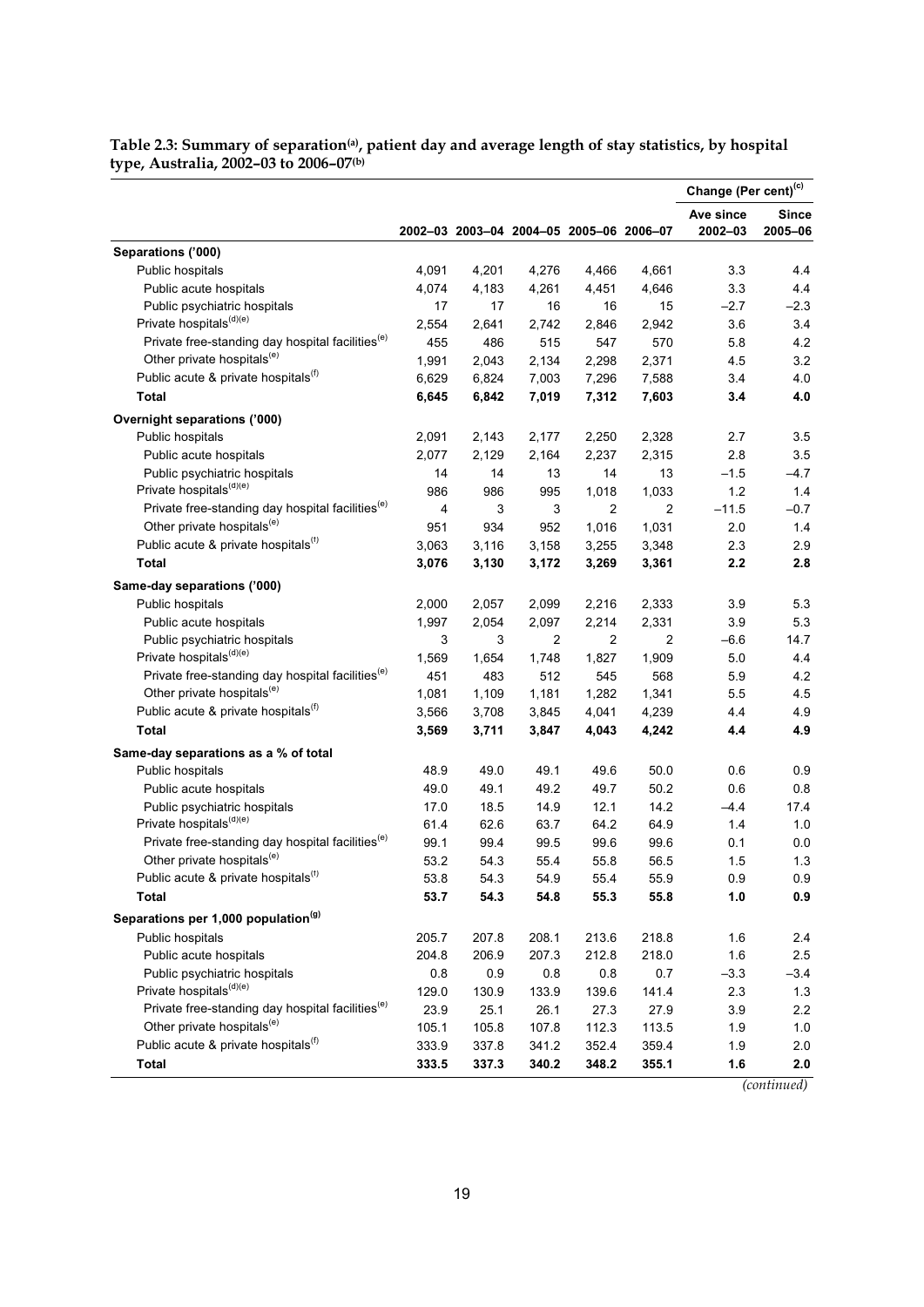**Table 2.3 (continued): Summary of separation(a), patient day and average length of stay statistics, by hospital type, Australia, 2002–03 to 2006–07(b**)

|                                                               |         |         |         |                                         |         | Change (Per cent) <sup>(c)</sup> |         |
|---------------------------------------------------------------|---------|---------|---------|-----------------------------------------|---------|----------------------------------|---------|
|                                                               |         |         |         |                                         |         | Ave since                        | Since   |
|                                                               |         |         |         | 2002-03 2003-04 2004-05 2005-06 2006-07 |         | 2002-03                          | 2005-06 |
| Average public cost weight of separations <sup>(h)</sup>      |         |         |         |                                         |         |                                  |         |
| Public hospitals                                              | 1.00    | 1.00    | 1.02    | 1.01                                    | 1.00    | 0.0                              | $-0.6$  |
| Public acute hospitals                                        | 1.00    | 1.00    | 1.02    | 1.00                                    | 1.00    | 0.0                              | $-0.6$  |
| Public psychiatric hospitals                                  | 1.92    | 1.84    | 2.00    | 2.02                                    | 1.99    | 1.0                              | $-1.4$  |
| Private hospitals <sup>(e)(f)</sup>                           | 0.93    | 0.92    | 0.91    | 0.91                                    | 0.92    | $-0.2$                           | 0.3     |
| Private free-standing day hospital facilities <sup>(1)</sup>  | 0.49    | 0.48    | 0.48    | 0.48                                    | 0.48    | $-0.2$                           | 1.6     |
| Other private hospitals <sup>(f)</sup>                        | 1.03    | 1.02    | 1.02    | 1.02                                    | 1.03    | 0.0                              | 0.3     |
| Public acute & private hospitals <sup>(f)</sup>               | 0.97    | 0.97    | 0.98    | 0.97                                    | 0.97    | $-0.1$                           | $-0.3$  |
| <b>Total</b>                                                  | 0.97    | 0.97    | 0.98    | 0.97                                    | 0.97    | $-0.1$                           | $-0.3$  |
| Average private cost weight of separations <sup>(i)</sup>     |         |         |         |                                         |         |                                  |         |
| Private hospitals <sup>(d)(e)</sup>                           | 0.86    | 0.85    | 0.85    | 0.85                                    | 0.86    | $-0.0$                           | 0.2     |
| Private free-standing day hospital facilities <sup>(e)</sup>  | 0.37    | 0.37    | 0.37    | 0.37                                    | 0.38    | 0.1                              | 1.8     |
| Other private hospitals <sup>(e)</sup>                        | 0.97    | 0.97    | 0.97    | 0.97                                    | 0.98    | 0.3                              | 0.3     |
| Patient days ('000)                                           |         |         |         |                                         |         |                                  |         |
| Public hospitals                                              | 16,425  | 16,419  | 16,662  | 16,993                                  | 17,439  | 1.5                              | 2.6     |
| Public acute hospitals                                        | 15,506  | 15,742  | 15,880  | 16,332                                  | 16,781  | 2.0                              | 2.7     |
| Public psychiatric hospitals <sup>(i)</sup>                   | 919     | 677     | 782     | 661                                     | 658     | $-8.0$                           | $-0.4$  |
| Private hospitals <sup>(d)(e)</sup>                           | 7,115   | 7,165   | 7,166   | 7,338                                   | 7,485   | 1.3                              | 2.0     |
| Private free-standing day hospital facilities <sup>(e)</sup>  | 455     | 486     | 515     | 548                                     | 570     | 5.8                              | 4.2     |
| Other private hospitals <sup>(e)</sup>                        | 6,450   | 6,356   | 6,400   | 6,790                                   | 6,915   | 1.8                              | 1.8     |
| Public acute & private hospitals <sup>(f)</sup>               | 22,622  | 22,907  | 23,046  | 23,670                                  | 24,267  | 1.8                              | 2.5     |
| Total                                                         | 23,541  | 23,583  | 23,829  | 24,331                                  | 24,925  | $1.4$                            | 2.4     |
|                                                               |         |         |         |                                         |         |                                  |         |
| Patient days per 1,000 population <sup>(g)</sup>              |         |         |         |                                         |         |                                  |         |
| Public hospitals                                              | 821.1   | 805.3   | 802.2   | 804.3                                   | 808.1   | $-0.4$                           | 0.5     |
| Public acute hospitals                                        | 774.7   | 771.7   | 763.5   | 772.3                                   | 776.5   | 0.1                              | 0.5     |
| Public psychiatric hospitals <sup>(i)</sup>                   | 46.4    | 33.6    | 38.6    | 32.0                                    | 31.6    | $-9.2$                           | $-1.3$  |
| Private hospitals <sup>(d)(e)</sup>                           | 356.9   | 351.4   | 344.0   | 346.1                                   | 345.1   | $-0.8$                           | $-0.3$  |
| Private free-standing day hospital facilities <sup>(e)</sup>  | 23.9    | 25.1    | 26.1    | 27.3                                    | 27.9    | 3.9                              | 2.2     |
| Other private hospitals <sup>(e)</sup>                        | 331.8   | 325.3   | 319.3   | 328.3                                   | 326.6   | $-0.4$                           | $-0.5$  |
| Public acute & private hospitals <sup>(f)</sup>               | 1,131.6 | 1,123.1 | 1,107.5 | 1,118.4                                 | 1,121.7 | $-0.2$                           | 0.3     |
| <b>Total</b>                                                  | 1,175.6 | 1,154.5 | 1,143.9 | 1,148.1                                 | 1,150.8 | $-0.5$                           | 0.2     |
| Average length of stay (days)                                 |         |         |         |                                         |         |                                  |         |
| Public hospitals                                              | 4.0     | 3.9     | 3.9     | 3.8                                     | 3.7     | $-1.8$                           | $-1.7$  |
| Public acute hospitals                                        | 3.8     | 3.8     | 3.7     | 3.7                                     | 3.6     | $-1.3$                           | $-1.6$  |
| Public psychiatric hospitals                                  | 55.1    | 39.6    | 49.4    | 42.5                                    | 43.3    | $-5.9$                           | 1.9     |
| Private hospitals <sup>(d)(e)</sup>                           | 2.8     | 2.7     | 2.6     | 2.6                                     | 2.5     | $-2.2$                           | $-1.3$  |
| Private free-standing day hospital facilities <sup>(e)</sup>  | 1.0     | 1.0     | 1.0     | 1.0                                     | 1.0     | $0.0\,$                          | $-0.0$  |
| Other private hospitals <sup>(e)</sup>                        | 3.2     | 3.1     | 3.0     | 3.0                                     | 2.9     | $-2.1$                           | $-1.3$  |
| Public acute & private hospitals <sup>(f)</sup>               | 3.4     | 3.4     | 3.3     | 3.2                                     | 3.2     | $-1.6$                           | $-1.4$  |
| <b>Total</b>                                                  | 3.5     | 3.4     | 3.4     | 3.3                                     | 3.3     | $-1.9$                           | $-1.5$  |
| Average length of stay, excluding same-day separations (days) |         |         |         |                                         |         |                                  |         |
| Public hospitals                                              | 6.9     | 6.7     | 6.7     | 6.6                                     | 6.5     | $-1.5$                           | $-1.2$  |
| Public acute hospitals                                        | 6.5     | 6.4     | 6.4     | 6.3                                     | 6.2     | $-1.0$                           | $-1.1$  |
| Public psychiatric hospitals                                  | 66.2    | 48.3    | 57.8    | 48.2                                    | 50.3    | $-6.6$                           | 4.4     |
| Private hospitals <sup>(d)(e)</sup>                           | 5.6     | 5.6     | 5.4     | 5.4                                     | 5.4     | $-1.0$                           | $-0.2$  |
| Private free-standing day hospital facilities <sup>(e)</sup>  | 1.0     | 1.0     | 1.0     | 1.0                                     | 1.0     | 0.1                              | $-4.0$  |
| Other private hospitals <sup>(e)</sup>                        | 5.6     | 5.6     | 5.5     | 5.4                                     | 5.4     | $-1.1$                           | $-0.2$  |
| Public acute & private hospitals <sup>(f)</sup>               | 6.2     | 6.2     | 6.1     | 6.0                                     | 6.0     | $-1.0$                           | $-0.8$  |
| <b>Total</b>                                                  | 6.5     | 6.3     | 6.3     | 6.2                                     | 6.2     | $-1.3$                           | $-0.9$  |

*(continued)*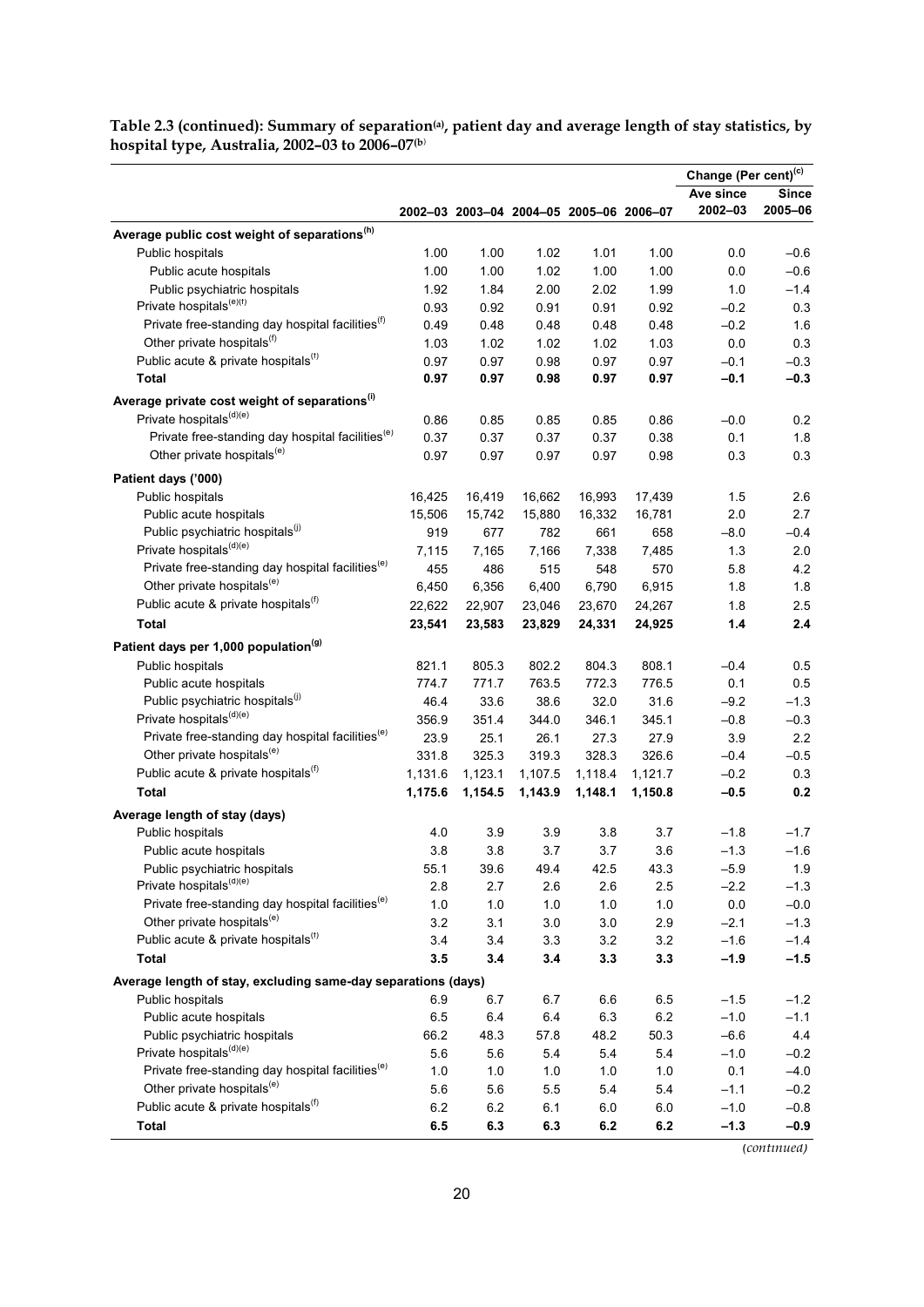|                                                              |      |      |      |                                         |      | Change (Per cent) <sup>(c)</sup> |                         |
|--------------------------------------------------------------|------|------|------|-----------------------------------------|------|----------------------------------|-------------------------|
|                                                              |      |      |      | 2002-03 2003-04 2004-05 2005-06 2006-07 |      | Ave since<br>2002-03             | <b>Since</b><br>2005-06 |
| Indirectly standardised relative stay index <sup>(k)</sup>   |      |      |      |                                         |      |                                  |                         |
| Public hospitals                                             | 1.01 | 1.00 | 0.97 | 0.97                                    | 0.96 |                                  |                         |
| Public acute hospitals                                       | 1.01 | 0.99 | 0.97 | 0.97                                    | 0.96 | . .                              | $\ddot{\phantom{0}}$    |
| Public psychiatric hospitals <sup>(a)</sup>                  | 1.28 | 1.28 | 1.28 | 1.29                                    | 1.27 | $\sim$ $\sim$                    | $\ddot{\phantom{0}}$    |
| Private hospitals <sup>(d)(e)</sup>                          | 1.09 | 1.06 | 1.03 | 1.01                                    | 1.00 | $\sim$                           | $\sim$ $\sim$           |
| Private free-standing day hospital facilities <sup>(e)</sup> | 0.76 | 0.76 | 0.76 | 0.76                                    | 0.75 | $\ddot{\phantom{0}}$             | $\ddot{\phantom{0}}$    |
| Other private hospitals <sup>(e)</sup>                       | 1.10 | 1.08 | 1.05 | 1.03                                    | 1.01 | $\cdot$ .                        | $\ddot{\phantom{0}}$    |
| Public acute & private hospitals <sup>(1)</sup>              | 1.03 | 1.02 | 0.99 | 0.98                                    | 0.97 | $\sim$                           | $\ddot{\phantom{0}}$    |
| <b>Total</b>                                                 | 1.03 | 1.02 | 0.99 | 0.99                                    | 0.97 | $\ddot{\phantom{1}}$             | $\sim$ $\sim$           |
| Directly standardised relative stay index <sup>(1)</sup>     |      |      |      |                                         |      |                                  |                         |
| Public hospitals                                             | 1.02 | 1.01 | 0.99 | 0.99                                    | 0.97 | $-1.2$                           | $-1.0$                  |
| Public acute hospitals                                       | 1.02 | 1.00 | 0.98 | 0.98                                    | 0.97 | $-1.1$                           | $-1.0$                  |
| Public psychiatric hospitals <sup>(d)</sup>                  | n.p. | n.p. | n.p. | n.p.                                    | n.p. | n.p.                             | n.p.                    |
| Private hospitals <sup>(d)(e)</sup>                          | 1.13 | 1.11 | 1.08 | 1.06                                    | 1.06 | $-1.7$                           | $-0.2$                  |
| Private free-standing day hospital facilities <sup>(e)</sup> | n.p. | n.p. | n.p. | n.p.                                    | n.p. | n.p.                             | n.p.                    |
| Other private hospitals <sup>(e)</sup>                       | 1.14 | 1.13 | 1.09 | 1.07                                    | 1.07 | $-1.7$                           | $-0.2$                  |
| Public acute & private hospitals <sup>(t)</sup>              | 1.03 | 1.02 | 0.99 | 0.98                                    | 0.97 | $-1.4$                           | $-1.0$                  |
| <b>Total</b>                                                 | 1.03 | 1.02 | 0.99 | 0.99                                    | 0.98 | $-1.4$                           | $-1.1$                  |

Table 2.3 (continued): Summary of separation<sup>(a)</sup>, patient day and average length of stay statistics, by **hospital type, Australia, 2002–03 to 2006–07(b)**

(a) Separations for which the care type was reported as *Newborn* with no qualified days, and records for *Hospital boarders* and *Posthumous organ procurement* have been excluded.

(b) For 2002–03 to 2006–07, data on separations and patient days for public patients, private patients and other categories of patients in the public and private sector are presented in Table 7.1.

(c) Annual average change, not adjusted for changes in coverage and recategorisation. Change for private free-standing day facilities and other private hospitals excludes Tasmania, the Northern Territory and the Australian Capital Territory.

(d) Includes private psychiatric hospitals. Coverage of private hospitals is incomplete for some states and territories. See Appendix 2 for details.

(e) The hospital type was not specified for Tasmanian private hospitals reporting to the National Hospital Morbidity Database for 2002–03 and 2003–04. Thus, data for those years for Tasmania, the Northern Territory and the Australian Capital Territory are included in the total for private hospitals but not the private hospital subcategories to protect the privacy of Tasmanian subcategorised data for private free-standing and other private hospitals. However, they were included in the total for private hospitals.

(f) Excludes public psychiatric hospitals.

(g) Figures are directly age-standardised to the June 2006 Australian population as detailed in Appendix 1.

(h) AR-DRG version 5.0 national public sector estimated cost weights 2005–06 were applied to AR-DRG version 5.1 DRGs for all rows in this category.

(i) AR-DRGs version 4.2 and private national cost weights for 2002–03 were used for all rows in this category.

(j) In 2004–05, all long-stay patients in one public psychiatric hospital in New South Wales were statistically discharged and readmitted. This would have had the effect of increasing the number of patient days reported in 2004–05.

(k) Relative stay index based on all hospitals combined for the 5-year period using the indirect method. The indirectly standardised relative stay index is not technically comparable between cells but is a comparison of the hospital group with the 5-year average based on the casemix of that group. See Appendix 1 for details on the methodology.

(l) Relative stay index based on all hospitals combined for the 5-year period using the direct method. The directly standardised relative stay index is comparable between cells. See Appendix 1 for details on the methodology.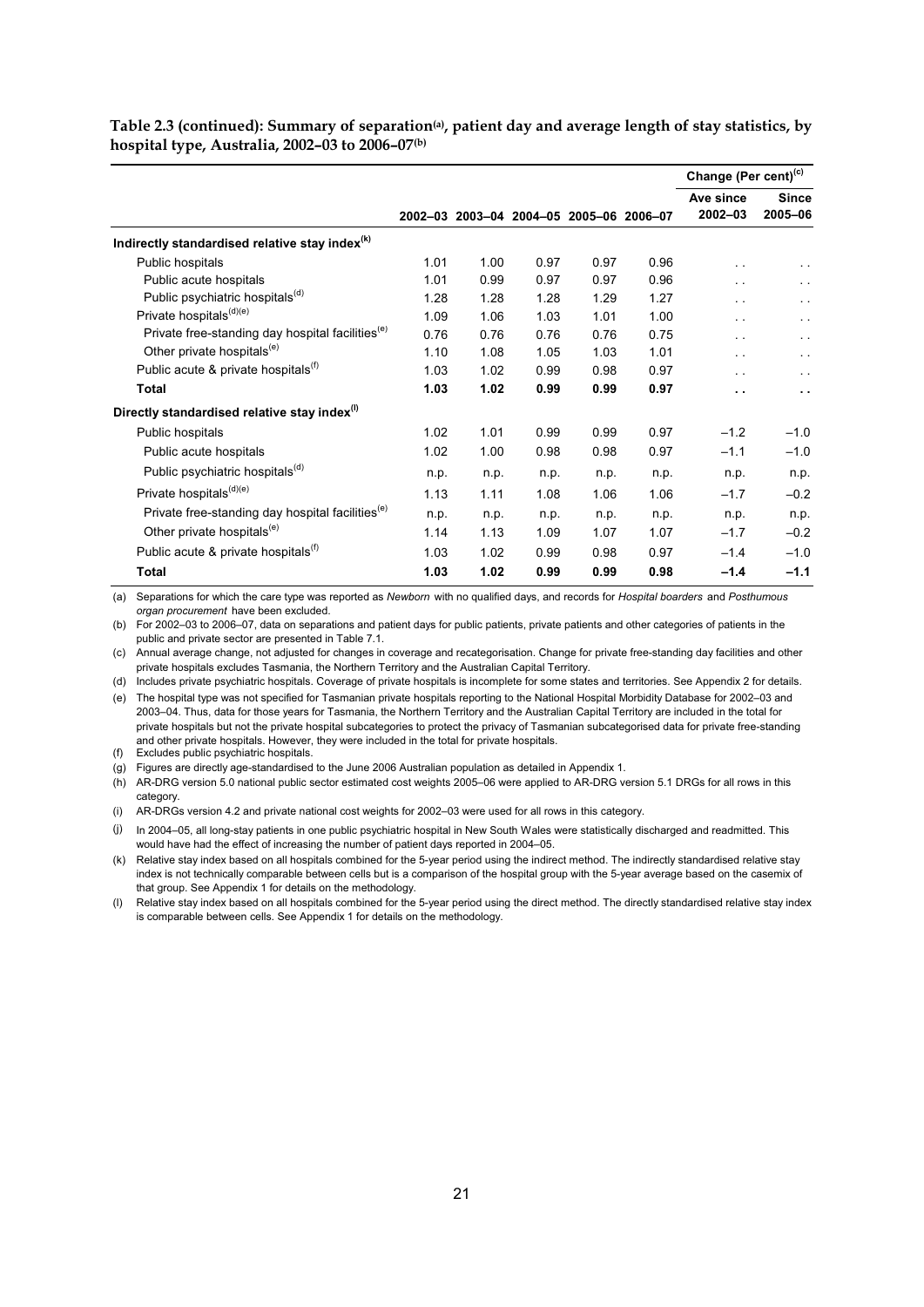| 2006-07                                       |                                           |               |            |         |                   |             |                       |                         |                        |
|-----------------------------------------------|-------------------------------------------|---------------|------------|---------|-------------------|-------------|-----------------------|-------------------------|------------------------|
|                                               | NSW                                       | ەنلا          | <b>aio</b> | ⋚       | SA                | Tas         | <b>LO</b>             | 보                       | Total                  |
| Separations                                   |                                           |               |            |         |                   |             |                       |                         |                        |
| Public hospitals                              | 1,462,129                                 | ,314,242      | 784,630    | 450,896 | 390,647           | 97,156      | 75,767                | 85,813                  | 4,661,280              |
| Public acute hospitals                        | 1,451,371                                 | ,313,916      | 784,225    | 449,451 | 388,888           | 96,643      | 75,767                | 85,813                  | 4,646,074              |
| Public psychiatric hospitals                  | 10,758                                    | 326           | 405        | 1,445   | 1,759             | 513         |                       |                         | 15,206                 |
| Private hospitals                             | 808,376                                   | 761,417       | 742,014    | 289,163 | 229,324           |             | نه :<br>ء             | $\frac{a}{c}$           | 2,941,637              |
| Private free-standing day hospital facilities | 184,223                                   | 119,379       | 173,525    | 44,899  | 41,588            | ن في<br>د د | ρ.<br>Γ               | ρ.<br>Π                 | 570,475                |
| Other private hospitals <sup>(b)</sup>        | 624,153                                   | 642,038       | 568,489    | 244,264 | 187,736           | n p.        |                       | n.p.                    | 2,371,162              |
| Public acute & private hospitals              | 2,259,747                                 | 2,075,333     | ,526,239   | 738,614 | 618,212           | ف<br>P      | ن في<br>مار           | غ                       | 7,587,711              |
| Total                                         | 2,270,505                                 | 2,075,659     | 1,526,644  | 740,059 | 619,971           | <u>م</u> .  | n.p.                  | <u>م</u>                | 7,602,917              |
| Overnight separations                         |                                           |               |            |         |                   |             |                       |                         |                        |
| Public hospitals                              | 823,046                                   | 576,966       | 398,797    | 214,562 | 198,381           | 48,386      | 34,555                | 33,779                  |                        |
| Public acute hospitals                        | 814,045                                   | 576,641       | 398,395    | 213,182 | 196,943           | 47,885      | 34,555                | 33,779                  | 2,328,472<br>2,315,425 |
| Public psychiatric hospitals                  |                                           | 325           | 402        | 1,380   | 1,438             | 501         |                       | $\epsilon$              | 13,047                 |
| Private hospitals                             | 9,001<br>259,010                          | 273,481       | 250,906    | 111,257 | 92,906            | n p.        | n p.                  | ρ.<br>Π                 | 1,032,936              |
| Private free-standing day hospital facilities | 2,026                                     | 0             | 0          | 397     |                   | q.          | نې<br>D               | ف<br>p                  | 2,423                  |
| Other private hospitals <sup>(b)</sup>        | 256,984                                   | 273,481       | 250,906    | 110,860 | 92,906            | n.p.        | n.p.                  | n.p.                    | 1,030,513              |
| Public acute & private hospitals              | 1,073,055                                 | 850,122       | 649,301    | 324,439 | 289,849           | n.p.        | n.p.                  | n.p.                    | 3,348,361              |
| Total                                         | 1,082,056                                 | 850,447       | 649,703    | 325,819 | 291,287           | <u>م</u> .  | ءِ<br>ت               | <u>م</u>                | 3,361,408              |
| Same-day separations                          |                                           |               |            |         |                   |             |                       |                         |                        |
| Public hospitals                              | 639,083                                   | 737,276       | 385,833    | 236,334 | 192,266           | 48,770      | 41,212                | 52,034                  | 2,332,808              |
| Public acute hospitals                        | 637,326                                   | 737,275       | 385,830    | 236,269 | 191,945           | 48,758      | 41,212                | 52,034                  | 2,330,649              |
| Public psychiatric hospitals                  | 1,757                                     |               |            | 65      | $\overline{32}$ 1 | 12          |                       |                         | 2,159                  |
| Private hospitals <sup>(b)</sup>              | 549,366                                   | 487,936       | 491,108    | 177,906 | 136,418           | ρ.<br>Π     | ف<br>p                | n p.                    | 1,908,701              |
| Private free-standing day hospital facilities | 182,197                                   | 119,379       | 173,525    | 44,502  | 41,588            | n.p.        | $\frac{\alpha}{\Box}$ | $\frac{\alpha}{\Box}$   | 568,052                |
| Other private hospitals <sup>(b)</sup>        | 367,169                                   | 368,557       | 317,583    | 133,404 | 94,830            | n.p.        | n.p.                  | n p.                    | 1,340,649              |
| Public acute & private hospitals              | 1,186,692                                 | 1,225,211     | 876,938    | 414,175 | 328,363           | ن<br>ء      | ρ.<br>Π               | $\frac{\alpha}{\alpha}$ | 4,239,350              |
| Total                                         | 1,188,449                                 | 1,225,212     | 876,941    | 114,240 | 328,684           | <u>م</u>    | n.p.                  | م<br>a                  | 4,241,509              |
| Same-day separations as a % of total          |                                           |               |            |         |                   |             |                       |                         |                        |
| Public hospitals                              | 43.7<br>43.9                              | 56.1          | 49.2       | 52.4    | 49.2              | 50.2        | 54.4                  | 60.6                    | 50.0                   |
| Public acute hospitals                        |                                           | 56.1          | 49.2       | 52.6    | 49.4              | 50.5        | 54.4                  | 60.6                    | 50.2                   |
| Public psychiatric hospitals                  | 6.3                                       | $\frac{3}{2}$ | 0.7        | 4.5     | 18.2              | 2.3         | ÷,                    | ÷,                      | 14.2                   |
| Private hospitals <sup>(b)</sup>              | 68.0                                      | 64.1          | 66.2       | 61.5    | 59.5              | n.p.        | o.<br>C               | o.<br>C                 | 64.9                   |
| Private free-standing day hospital facilities | 98.9                                      | 100.0         | 100.0      | 99.1    | 100.0             | n p.        | ρ.<br>Γ               | ρ.<br>Γ                 | 99.6                   |
| Other private hospitals <sup>(b)</sup>        |                                           | 57.4          | 55.9       | 54.6    | 50.5              | n.p.        | n p.                  | ρ.<br>Γ                 |                        |
| Public acute & private hospitals              | ននី<br>នី នី <b>នី នី</b><br><b>នី នី</b> | 59.0          | 57.5       | 56.1    | 53.1              |             |                       |                         | 56.9<br>55.9<br>55.9   |
| <b>Total</b>                                  |                                           | 59.0          | 57.4       | 56.0    | 53.0              | ن في<br>عام | ءِ ۽<br>ذ             | ءِ ۾<br>د               |                        |
|                                               |                                           |               |            |         |                   |             |                       |                         | (continued)            |

Table 2.4: Summary of separation(a), average cost weight, patient day and average length of stay statistics, by hospital type, states and territories,<br>2006–07 **Table 2.4: Summary of separation(a), average cost weight, patient day and average length of stay statistics, by hospital type, states and territories,**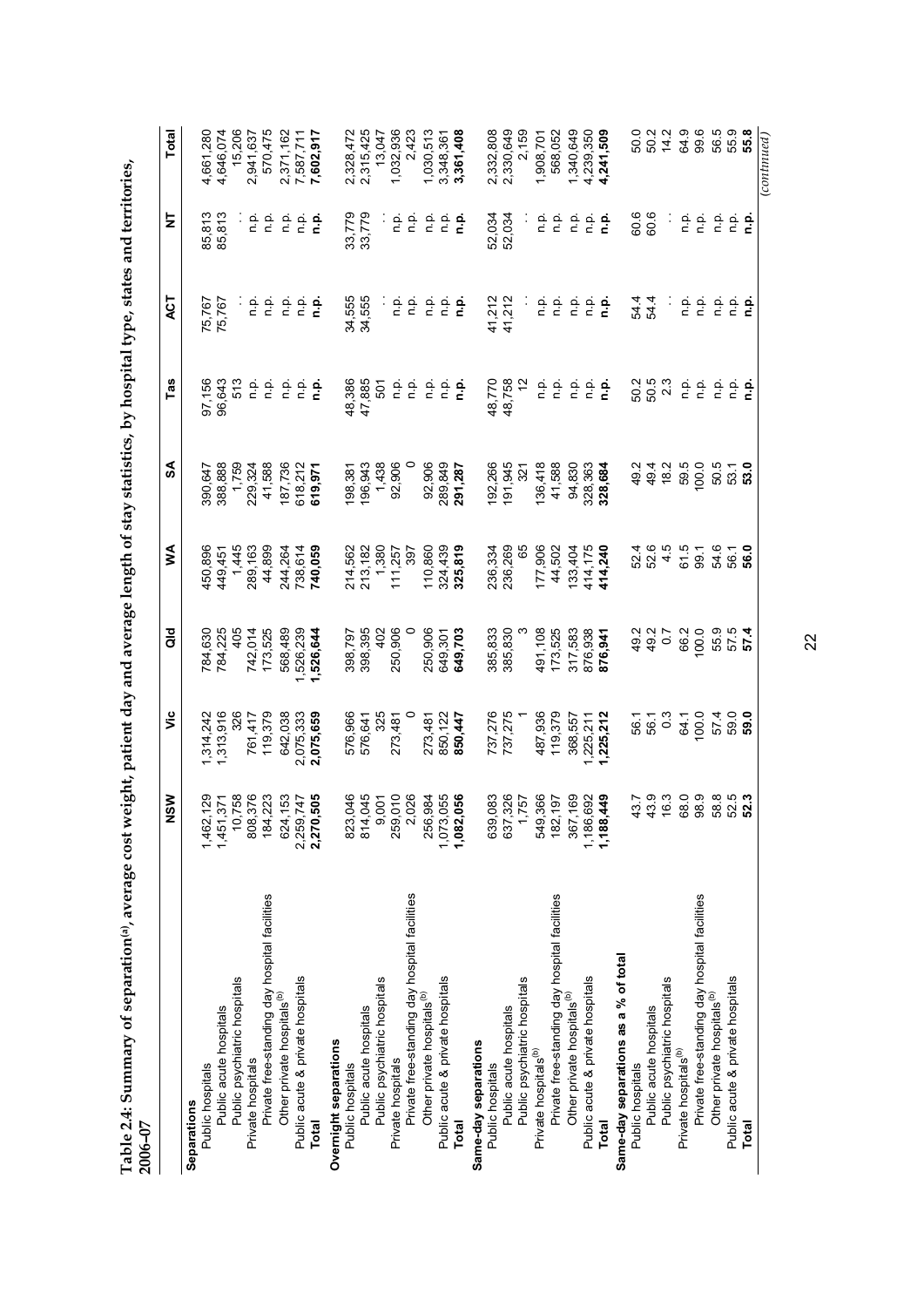| verage cost weight, patient day and average length of stay statistics, by hospital type, states and |  |
|-----------------------------------------------------------------------------------------------------|--|
|                                                                                                     |  |
|                                                                                                     |  |
|                                                                                                     |  |
|                                                                                                     |  |
|                                                                                                     |  |
|                                                                                                     |  |
|                                                                                                     |  |
|                                                                                                     |  |
|                                                                                                     |  |
|                                                                                                     |  |
|                                                                                                     |  |
|                                                                                                     |  |
|                                                                                                     |  |
|                                                                                                     |  |
|                                                                                                     |  |
|                                                                                                     |  |
|                                                                                                     |  |
|                                                                                                     |  |
| ू<br>न                                                                                              |  |
|                                                                                                     |  |
|                                                                                                     |  |
|                                                                                                     |  |
|                                                                                                     |  |
|                                                                                                     |  |
|                                                                                                     |  |
|                                                                                                     |  |
|                                                                                                     |  |
|                                                                                                     |  |
|                                                                                                     |  |

|                                                           | $\frac{8}{2}$  | $\ddot{\bar{z}}$ | <b>Jo</b>      | ≸              | SA               | $\overline{\text{I}}$ as | <b>LO</b> | ₹                     | Total             |
|-----------------------------------------------------------|----------------|------------------|----------------|----------------|------------------|--------------------------|-----------|-----------------------|-------------------|
| Separations per 1,000 population <sup>(c)</sup>           |                |                  |                |                |                  |                          |           |                       |                   |
| Public hospitals                                          | 206.0          | 246.7            | 190.2          | 218.4          | 232.6            | 188.5                    | 244.8     | 480.1                 | 218.8             |
| Public acute hospitals                                    |                | 246.6            | 190.1          | 217.7          | 231.5            | 187.5                    | 244.8     | 480.1                 | 218.0             |
| Public psychiatric hospitals                              | 204.4<br>1.6   | $\overline{0}$ . | $\overline{0}$ | $\frac{2}{3}$  | $\frac{1}{2}$    | $\tilde{=}$              |           |                       | $\overline{0.7}$  |
| Private hospitals <sup>(b)</sup>                          | 112.9          | 141.3            | 177.9          | 138.4          | 132.5            | م<br>¤                   | ن<br>E    | نه<br>ء               | 141.4             |
| Private free-standing day hospital facilities             | 25.8           | 22.4             | 41.6           | 21.5           | 23.8             | م<br>ء                   | n.p.      | n.p.                  | 27.3              |
| Other private hospitals <sup>(b)</sup>                    | 87.1           | 119.0            | 136.3          | 116.8          | 108.6            | n.p.                     | n.p.      | n.p.                  | 112.3             |
| Public acute & private hospitals                          | 317.3          |                  | 368.0          |                | 364.0            | n.p.                     | ن<br>ء    | n.p.                  | 359.4             |
| <b>Total</b>                                              | 318.9          | 388.0<br>388.0   | 368.1          | 356.1<br>356.8 | 365.1            | n.p                      | n.p.      | ءِ<br>ء               | 355.1             |
| Average public cost weight of separations <sup>(d)</sup>  |                |                  |                |                |                  |                          |           |                       |                   |
| Public hospitals                                          | 10.1           | 0.95             | 1.01           |                | 101              | 1.04                     | 1.01      | 0.72                  | $\frac{0}{1}$     |
| Public acute hospitals                                    |                | 0.95             | 1.01           | 0.95<br>0.95   |                  | 1.04                     | 1.01      | 0.72                  | $\frac{8}{1}$     |
| Public psychiatric hospitals                              | 1.79           | 3.03             | 3.96           | 2.60           | $\frac{1}{2}$ 22 | 1.78                     |           | Ĩ,                    | 1.99              |
| Private hospitals <sup>(b)</sup>                          | 0.94           | 0.90             | 0.89           | 0.97           | 0.98             | n.p.                     | ن<br>ء    | ن<br>ء                | 0.92              |
| Private free-standing day hospital facilities             | 0.54           | 0.41             | 0.49           | 0.41           | 0.47             | n.p.                     | n.p.      | n.p.                  | 0.48              |
| Other private hospitals <sup>(b)</sup>                    | 1.07           | 0.99             | 1.01           | 1.01           |                  | n p.                     | ن<br>ء    | ن<br>ء                |                   |
| Public acute & private hospitals                          | 1.02           | 0.93             | 0.95           | 0.93           | 888              | ن<br>ء                   | ن<br>ء    | n p.                  | $\frac{28}{1.97}$ |
| <b>Total</b>                                              | 1.02           | 0.93             | 0.95           | 0.94           |                  | n.p                      | ءِ<br>¤   | م<br>a                | 0.97              |
| Average private cost weight of separations <sup>(e)</sup> |                |                  |                |                |                  |                          |           |                       |                   |
| Private hospitals <sup>(b)</sup>                          | 0.88           | 0.84             | 0.82           | 0.85           | 0.92             | ρ.<br>Π                  | ن<br>ء    | م.<br>=               | 0.86              |
| Private free-standing day hospital facilities             | 0.45           | 0.30             | 0.37           | 0.31           | 0.36             | ن<br>ء                   | n p.      | $\frac{\alpha}{\Box}$ | 0.38              |
| Other private hospitals <sup>(b)</sup>                    | 1.02           | 0.95             | 0.97           | 0.95           | 104              | نه<br>a                  | n.p.      | غ                     | 0.98              |
| Patient days                                              |                |                  |                |                |                  |                          |           |                       |                   |
| Public hospitals                                          | 425<br>6,015,  | 4,419,117        | 2,872,078      | 1,610,062      | 1,598,163        | 406,365                  | 260,346   | 257,532               | 17,439,088        |
| Public acute hospitals                                    | ,253<br>5,694, | 4,371,668        | 2,750,008      | 1,558,140      | 1,509,563        | 379,649                  | 260,346   | 257,532               | 16,781,159        |
| Public psychiatric hospitals                              | 172<br>321,    | 47,449           | 122,070        | 51,922         | 88,600           | 26,716                   |           |                       | 657,929           |
| Private hospitals <sup>(b)</sup>                          | 718<br>1,970,  | 1,994,122        | 1,900,834      | 743,581        | 589,917          | ρ.<br>Γ                  |           | ρ.<br>Γ               | 7,485,477         |
| Private free-standing day hospital facilities             | 233<br>184,    | 119,379          | 173,525        | 44,899         | 41,588           | n p.                     | 을 흐       | o.<br>C               | 570,485           |
| Other private hospitals <sup>(b)</sup>                    | 485<br>1,786,  | 1,874,743        | 1,727,309      | 698,682        | 548,329          | ن<br>ء                   | ن<br>ء    | ن<br>ء                | 6,914,992         |
| Public acute & private hospitals                          | 971<br>7,664,  | 6,365,790        | 4,650,842      | 2,301,721      | 2,099,480        | ن<br>ء                   | م<br>a    | ن<br>ء                | 24,266,636        |
| Total                                                     | 7,986,143      | 6,413,239        | 4,772,912      | 2,353,643      | 2,188,080        | غ                        | n.p       | غ<br>a                | 24,924,565        |
|                                                           |                |                  |                |                |                  |                          |           |                       | (continued)       |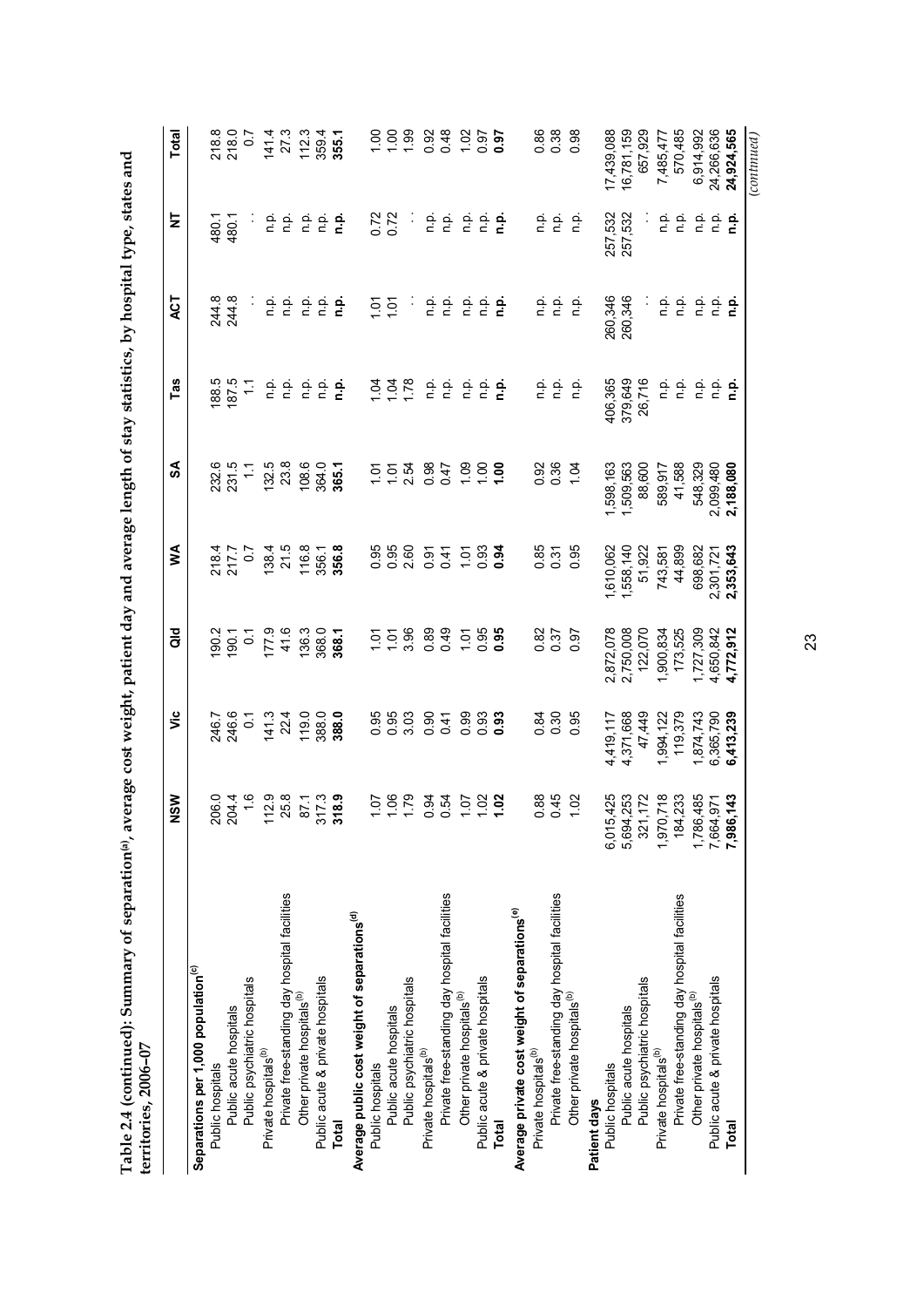| verage cost weight, patient day and average length of stay statistics, by hospital type, states and |  |
|-----------------------------------------------------------------------------------------------------|--|
|                                                                                                     |  |
|                                                                                                     |  |
|                                                                                                     |  |
|                                                                                                     |  |
|                                                                                                     |  |
|                                                                                                     |  |
|                                                                                                     |  |
| ׇ֧֚֬֬                                                                                               |  |
|                                                                                                     |  |
|                                                                                                     |  |
|                                                                                                     |  |
|                                                                                                     |  |
|                                                                                                     |  |
|                                                                                                     |  |
|                                                                                                     |  |
|                                                                                                     |  |
|                                                                                                     |  |
|                                                                                                     |  |
|                                                                                                     |  |
|                                                                                                     |  |
|                                                                                                     |  |

| $\frac{1}{2}$<br>6.3<br>6.3<br>859.7<br>859.7<br>e e.<br>c<br>$\frac{1}{2}$<br>ن في<br>ما<br>흐 흐<br>ㄷ ㄷ<br>ن<br>ء<br>$\frac{1}{2}$ $\frac{1}{2}$<br><b>ے جے</b><br>جے جے<br>$78.77$<br>$78.77$<br>$78.77$<br>$78.77$<br>$78.77$<br>$78.77$<br>$78.77$<br>$78.77$<br>$78.77$<br>$78.77$<br>$799$<br>$693$<br>$\frac{1}{2}$ $\frac{1}{2}$ $\frac{1}{2}$ $\frac{1}{2}$ $\frac{1}{2}$ $\frac{1}{2}$ $\frac{1}{2}$<br>$\begin{array}{ccc}\n0 & 0 \\ 0 & 1\n\end{array}$<br>ှင်<br>မြို့ကို မြို့<br>$7.749$<br>$-7.49$<br>$-7.49$<br>ת של הסטר <b>הטייה</b><br>בסת הסטר ה <b>ש</b><br>$4.09$<br>$4.09$<br>$180.1$<br>$236.2$<br>$\frac{1}{2}$<br>ဝေ ပေ တ<br>ကက် ပ္က<br>$00072$<br>$0.7007$<br>8<br>8<br>8<br>8<br>8<br>8<br>8<br>$70 - 0$<br>$70 - 0$<br>5.6<br>0.0<br>0.0<br>0.0<br>0.0<br>5.5<br>6.3<br>6.3<br>146.0<br>5<br>6<br>6<br>6<br>6<br>6<br>814.1<br>805.9.3.4.4.6<br>806.9.4.4.6.4.1<br>8.7.9.4.4.6.4.1<br>8.7.128.7<br><b>ays</b><br>6.0 2 5<br>35.5<br>830.4<br>783.3<br>783.4<br>83.3<br>830.4<br>7,000.6<br>7,100.6<br>5.0<br>5.1<br>စ်<br>၁၀၀၀<br>၁၉<br>Average length of stay, excluding same-day separations (da<br>Private free-standing day hospital facilities<br>Private free-standing day hospital facilities<br>Private free-standing day hospital facilities<br>Patient days per 1,000 population <sup>(c)</sup><br>Public psychiatric hospitals <sup>(f)</sup><br>Public psychiatric hospitals <sup>(f)</sup><br>Public acute & private hospitals<br>Public acute & private hospitals<br>Public psychiatric hospitals<br>Other private hospitals <sup>(b)</sup><br>Other private hospitals <sup>(D)</sup><br>Other private hospitals <sup>(b)</sup><br>Average length of stay (days)<br>Public acute hospitals<br>Public acute hospitals<br>Public acute hospitals<br>Private hospitals <sup>(b)</sup><br>Private hospitals <sup>(b)</sup><br>Private hospitals <sup>(b)</sup><br>Public hospitals<br>Public hospitals<br>Public hospitals<br>Total<br>Total |                                  | NSM | νiς | ă | ⋚ | ઙ્ર | Tas | ξ | ₫                                                                                    | Total                                               |
|-------------------------------------------------------------------------------------------------------------------------------------------------------------------------------------------------------------------------------------------------------------------------------------------------------------------------------------------------------------------------------------------------------------------------------------------------------------------------------------------------------------------------------------------------------------------------------------------------------------------------------------------------------------------------------------------------------------------------------------------------------------------------------------------------------------------------------------------------------------------------------------------------------------------------------------------------------------------------------------------------------------------------------------------------------------------------------------------------------------------------------------------------------------------------------------------------------------------------------------------------------------------------------------------------------------------------------------------------------------------------------------------------------------------------------------------------------------------------------------------------------------------------------------------------------------------------------------------------------------------------------------------------------------------------------------------------------------------------------------------------------------------------------------------------------------------------------------------------------------------------------------------------------------------------------------------------------------------------------------|----------------------------------|-----|-----|---|---|-----|-----|---|--------------------------------------------------------------------------------------|-----------------------------------------------------|
|                                                                                                                                                                                                                                                                                                                                                                                                                                                                                                                                                                                                                                                                                                                                                                                                                                                                                                                                                                                                                                                                                                                                                                                                                                                                                                                                                                                                                                                                                                                                                                                                                                                                                                                                                                                                                                                                                                                                                                                     |                                  |     |     |   |   |     |     |   |                                                                                      |                                                     |
|                                                                                                                                                                                                                                                                                                                                                                                                                                                                                                                                                                                                                                                                                                                                                                                                                                                                                                                                                                                                                                                                                                                                                                                                                                                                                                                                                                                                                                                                                                                                                                                                                                                                                                                                                                                                                                                                                                                                                                                     |                                  |     |     |   |   |     |     |   |                                                                                      |                                                     |
|                                                                                                                                                                                                                                                                                                                                                                                                                                                                                                                                                                                                                                                                                                                                                                                                                                                                                                                                                                                                                                                                                                                                                                                                                                                                                                                                                                                                                                                                                                                                                                                                                                                                                                                                                                                                                                                                                                                                                                                     |                                  |     |     |   |   |     |     |   | 1,593.0<br>1,593.0                                                                   |                                                     |
|                                                                                                                                                                                                                                                                                                                                                                                                                                                                                                                                                                                                                                                                                                                                                                                                                                                                                                                                                                                                                                                                                                                                                                                                                                                                                                                                                                                                                                                                                                                                                                                                                                                                                                                                                                                                                                                                                                                                                                                     |                                  |     |     |   |   |     |     |   |                                                                                      |                                                     |
|                                                                                                                                                                                                                                                                                                                                                                                                                                                                                                                                                                                                                                                                                                                                                                                                                                                                                                                                                                                                                                                                                                                                                                                                                                                                                                                                                                                                                                                                                                                                                                                                                                                                                                                                                                                                                                                                                                                                                                                     |                                  |     |     |   |   |     |     |   |                                                                                      | 808.1<br>776.5<br>7345.1<br>345.1<br>328.7<br>150.8 |
|                                                                                                                                                                                                                                                                                                                                                                                                                                                                                                                                                                                                                                                                                                                                                                                                                                                                                                                                                                                                                                                                                                                                                                                                                                                                                                                                                                                                                                                                                                                                                                                                                                                                                                                                                                                                                                                                                                                                                                                     |                                  |     |     |   |   |     |     |   |                                                                                      |                                                     |
|                                                                                                                                                                                                                                                                                                                                                                                                                                                                                                                                                                                                                                                                                                                                                                                                                                                                                                                                                                                                                                                                                                                                                                                                                                                                                                                                                                                                                                                                                                                                                                                                                                                                                                                                                                                                                                                                                                                                                                                     |                                  |     |     |   |   |     |     |   |                                                                                      |                                                     |
|                                                                                                                                                                                                                                                                                                                                                                                                                                                                                                                                                                                                                                                                                                                                                                                                                                                                                                                                                                                                                                                                                                                                                                                                                                                                                                                                                                                                                                                                                                                                                                                                                                                                                                                                                                                                                                                                                                                                                                                     |                                  |     |     |   |   |     |     |   |                                                                                      |                                                     |
|                                                                                                                                                                                                                                                                                                                                                                                                                                                                                                                                                                                                                                                                                                                                                                                                                                                                                                                                                                                                                                                                                                                                                                                                                                                                                                                                                                                                                                                                                                                                                                                                                                                                                                                                                                                                                                                                                                                                                                                     |                                  |     |     |   |   |     |     |   |                                                                                      |                                                     |
|                                                                                                                                                                                                                                                                                                                                                                                                                                                                                                                                                                                                                                                                                                                                                                                                                                                                                                                                                                                                                                                                                                                                                                                                                                                                                                                                                                                                                                                                                                                                                                                                                                                                                                                                                                                                                                                                                                                                                                                     |                                  |     |     |   |   |     |     |   |                                                                                      |                                                     |
|                                                                                                                                                                                                                                                                                                                                                                                                                                                                                                                                                                                                                                                                                                                                                                                                                                                                                                                                                                                                                                                                                                                                                                                                                                                                                                                                                                                                                                                                                                                                                                                                                                                                                                                                                                                                                                                                                                                                                                                     |                                  |     |     |   |   |     |     |   |                                                                                      |                                                     |
|                                                                                                                                                                                                                                                                                                                                                                                                                                                                                                                                                                                                                                                                                                                                                                                                                                                                                                                                                                                                                                                                                                                                                                                                                                                                                                                                                                                                                                                                                                                                                                                                                                                                                                                                                                                                                                                                                                                                                                                     |                                  |     |     |   |   |     |     |   |                                                                                      | $3.7$<br>$3.6$                                      |
|                                                                                                                                                                                                                                                                                                                                                                                                                                                                                                                                                                                                                                                                                                                                                                                                                                                                                                                                                                                                                                                                                                                                                                                                                                                                                                                                                                                                                                                                                                                                                                                                                                                                                                                                                                                                                                                                                                                                                                                     |                                  |     |     |   |   |     |     |   |                                                                                      | 43.3                                                |
|                                                                                                                                                                                                                                                                                                                                                                                                                                                                                                                                                                                                                                                                                                                                                                                                                                                                                                                                                                                                                                                                                                                                                                                                                                                                                                                                                                                                                                                                                                                                                                                                                                                                                                                                                                                                                                                                                                                                                                                     |                                  |     |     |   |   |     |     |   |                                                                                      |                                                     |
|                                                                                                                                                                                                                                                                                                                                                                                                                                                                                                                                                                                                                                                                                                                                                                                                                                                                                                                                                                                                                                                                                                                                                                                                                                                                                                                                                                                                                                                                                                                                                                                                                                                                                                                                                                                                                                                                                                                                                                                     |                                  |     |     |   |   |     |     |   |                                                                                      |                                                     |
|                                                                                                                                                                                                                                                                                                                                                                                                                                                                                                                                                                                                                                                                                                                                                                                                                                                                                                                                                                                                                                                                                                                                                                                                                                                                                                                                                                                                                                                                                                                                                                                                                                                                                                                                                                                                                                                                                                                                                                                     |                                  |     |     |   |   |     |     |   |                                                                                      |                                                     |
|                                                                                                                                                                                                                                                                                                                                                                                                                                                                                                                                                                                                                                                                                                                                                                                                                                                                                                                                                                                                                                                                                                                                                                                                                                                                                                                                                                                                                                                                                                                                                                                                                                                                                                                                                                                                                                                                                                                                                                                     |                                  |     |     |   |   |     |     |   |                                                                                      |                                                     |
|                                                                                                                                                                                                                                                                                                                                                                                                                                                                                                                                                                                                                                                                                                                                                                                                                                                                                                                                                                                                                                                                                                                                                                                                                                                                                                                                                                                                                                                                                                                                                                                                                                                                                                                                                                                                                                                                                                                                                                                     |                                  |     |     |   |   |     |     |   | ag i a a a a <b>a</b><br>Sa i a a a a <b>a</b>                                       |                                                     |
|                                                                                                                                                                                                                                                                                                                                                                                                                                                                                                                                                                                                                                                                                                                                                                                                                                                                                                                                                                                                                                                                                                                                                                                                                                                                                                                                                                                                                                                                                                                                                                                                                                                                                                                                                                                                                                                                                                                                                                                     |                                  |     |     |   |   |     |     |   |                                                                                      |                                                     |
|                                                                                                                                                                                                                                                                                                                                                                                                                                                                                                                                                                                                                                                                                                                                                                                                                                                                                                                                                                                                                                                                                                                                                                                                                                                                                                                                                                                                                                                                                                                                                                                                                                                                                                                                                                                                                                                                                                                                                                                     |                                  |     |     |   |   |     |     |   |                                                                                      |                                                     |
|                                                                                                                                                                                                                                                                                                                                                                                                                                                                                                                                                                                                                                                                                                                                                                                                                                                                                                                                                                                                                                                                                                                                                                                                                                                                                                                                                                                                                                                                                                                                                                                                                                                                                                                                                                                                                                                                                                                                                                                     |                                  |     |     |   |   |     |     |   | 6.7                                                                                  | 6.2<br>6.9                                          |
|                                                                                                                                                                                                                                                                                                                                                                                                                                                                                                                                                                                                                                                                                                                                                                                                                                                                                                                                                                                                                                                                                                                                                                                                                                                                                                                                                                                                                                                                                                                                                                                                                                                                                                                                                                                                                                                                                                                                                                                     |                                  |     |     |   |   |     |     |   |                                                                                      | 50.3                                                |
|                                                                                                                                                                                                                                                                                                                                                                                                                                                                                                                                                                                                                                                                                                                                                                                                                                                                                                                                                                                                                                                                                                                                                                                                                                                                                                                                                                                                                                                                                                                                                                                                                                                                                                                                                                                                                                                                                                                                                                                     |                                  |     |     |   |   |     |     |   | $\begin{array}{c}\n\cdot & \alpha & \alpha \\ \alpha & \alpha & \alpha\n\end{array}$ | 54                                                  |
|                                                                                                                                                                                                                                                                                                                                                                                                                                                                                                                                                                                                                                                                                                                                                                                                                                                                                                                                                                                                                                                                                                                                                                                                                                                                                                                                                                                                                                                                                                                                                                                                                                                                                                                                                                                                                                                                                                                                                                                     |                                  |     |     |   |   |     |     |   |                                                                                      |                                                     |
|                                                                                                                                                                                                                                                                                                                                                                                                                                                                                                                                                                                                                                                                                                                                                                                                                                                                                                                                                                                                                                                                                                                                                                                                                                                                                                                                                                                                                                                                                                                                                                                                                                                                                                                                                                                                                                                                                                                                                                                     |                                  |     |     |   |   |     |     |   |                                                                                      |                                                     |
|                                                                                                                                                                                                                                                                                                                                                                                                                                                                                                                                                                                                                                                                                                                                                                                                                                                                                                                                                                                                                                                                                                                                                                                                                                                                                                                                                                                                                                                                                                                                                                                                                                                                                                                                                                                                                                                                                                                                                                                     | Public acute & private hospitals |     |     |   |   |     |     |   | $\frac{a}{c}$ $\frac{a}{c}$ $\frac{a}{c}$                                            | 0<br>10<br>10                                       |
| Total                                                                                                                                                                                                                                                                                                                                                                                                                                                                                                                                                                                                                                                                                                                                                                                                                                                                                                                                                                                                                                                                                                                                                                                                                                                                                                                                                                                                                                                                                                                                                                                                                                                                                                                                                                                                                                                                                                                                                                               |                                  |     |     |   |   |     |     |   |                                                                                      |                                                     |

Separations for which the care type was reported as *Newborn* with no qualified days, and records for *Hospital boarders* and *Posthumous organ procurement* have been excluded.

 $\widehat{\mathfrak{g}}$   $\widehat{\mathfrak{g}}$   $\widehat{\mathfrak{g}}$ (b) Includes private psychiatric hospitals.

Figures are directly age-standardised to the June 2006 Australian population as detailed in Appendix 1.

Separations for which the care type was reported as Acute, or as Newborn with qualified patient days, or was Not reported. AR-DRG version 5.0 national public sector estimated cost weights 2005-06 were applied Separations for which the care type was reported as Acute, or as Newborn with qualified patient days, or was Not reported. AR-DRG version 5.0 national public sector estimated cost weights 2005–06 were applied to AR-DRG version 5.1 DRGs for all rows in Average public cost weight of separations. to AR-DRG version 5.1 DRGs for all rows in Average public cost weight of separations.

(e) Separations for which the care type was reported as *Acute* , or as *Newborn* with qualified patient days, or was *Not reported.* AR-DRGs version 4.2 and national private sector estimated cost weights for 2002–03 were<br> Separations for which the care type was reported as Acute as Acute, or as Newtorn with qualified patient days, or was Not reported. AR-DRGs version 4.2 and national private sector estimated cost weights for 2002-03 were used for all rows in this category.

(f) Caution should be used with average length of stay data for public psychiatric hospitals. The figures include a small percentage of long-stay patients who can affect the average markedly. (f) Caution should be used with average length of stay data for public psychiatric hospitals. The figures include a small percentage of long-stay patients who can affect the average markedly.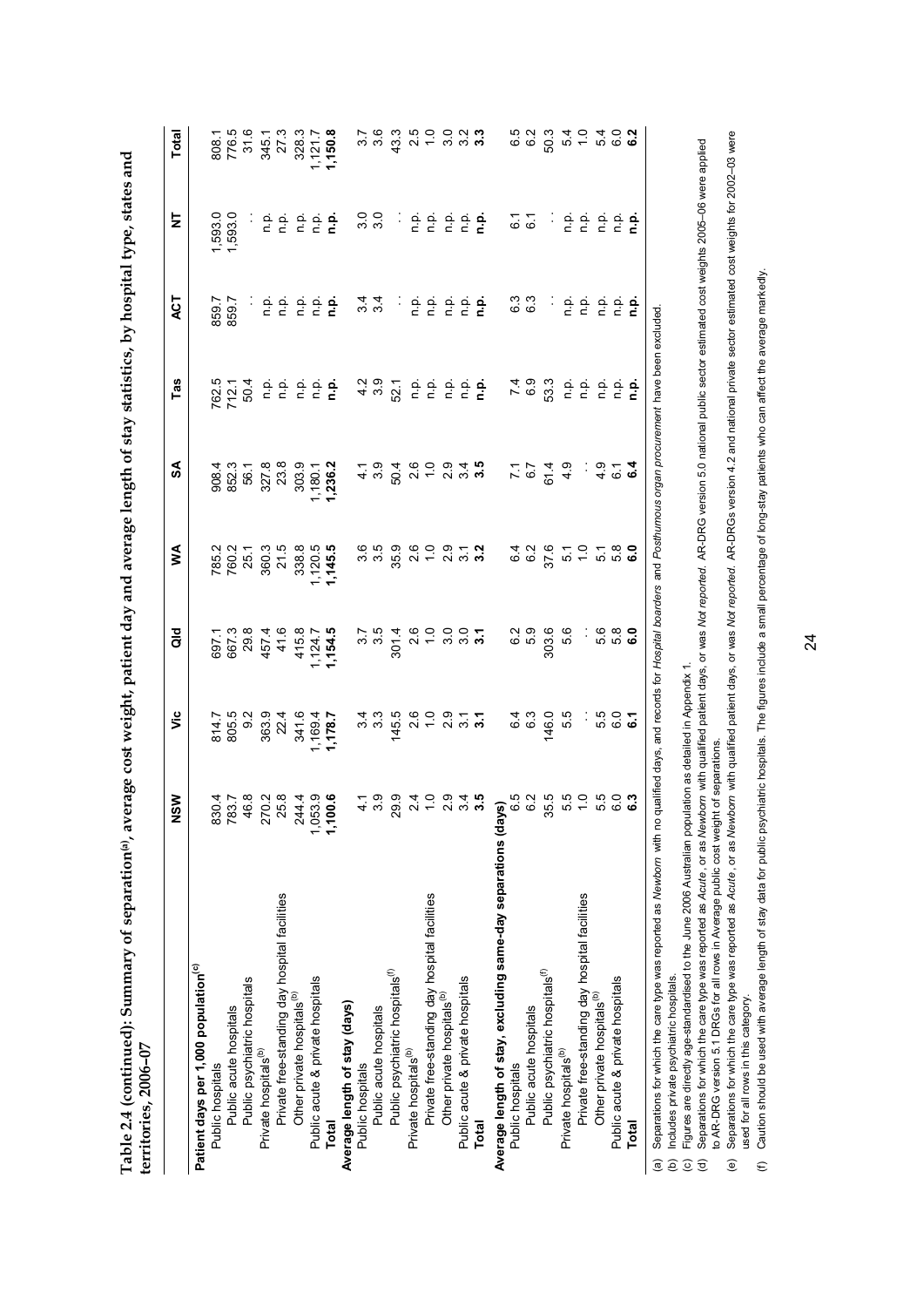| Type of non-admitted patient care               | <b>NSW</b>                       | vic       | <b>aio</b>     | ≸         | SA        | Tas     | ACT     | $\sum_{i=1}^{n}$ | Total <sup>(c)</sup> |
|-------------------------------------------------|----------------------------------|-----------|----------------|-----------|-----------|---------|---------|------------------|----------------------|
| Public acute hospitals                          |                                  |           |                |           |           |         |         |                  |                      |
| Individual occasions of service                 |                                  |           |                |           |           |         |         |                  |                      |
| Accident & emergency                            | 877<br>2,303,                    | 1,468,474 | 1,382,259      | 726,741   | 515,928   | 124,902 | 96,322  | 122,801          | 6,741,304            |
| Outpatient care                                 |                                  |           |                |           |           |         |         |                  |                      |
| Allied health                                   | 920<br>$\frac{2}{8}$             | 1,067,213 | 533,317        | 930,513   | 196,570   | 92,435  | 17,220  | 9,575            | 3,659,763            |
| Dental                                          | ,152<br>595                      | 188,335   | 265,265        | 11,116    | 10,841    | 13,447  |         | 0                | 1,084,156            |
| Dialysis                                        | 892<br>21                        | 0         |                |           | 0         | 10,906  | 0       | $\circ$          | 32,798               |
| Endoscopy & related procedures                  | 867<br>$\tilde{r}$               | $\circ$   | 9,098          |           | $\circ$   | 1,339   | 2,125   | $\circ$          | 24,429               |
| Other medical/surgical/obstetric <sup>(d)</sup> | 614<br>4,813,                    | 1,575,831 | 2,392,838      | 653,758   | 928,863   | 312,459 | 245,202 | 108,586          | 11,031,151           |
| Total Outpatient occasions of service           | 445<br>6,255,                    | 2,831,379 | 3,200,518      | 1,595,387 | 1,136,274 | 430,586 | 264,547 | 118,161          | 15,832,297           |
| Mental health                                   | 381<br>848                       | 707,496   | 121,465        | 37,664    | 12,801    | Î,      | 1,803   | 0                | 1,729,610            |
| Alcohol & drug                                  | 495<br>1,307                     | 22,852    | 94,960         | $\circ$   | 0         | $\circ$ | $\circ$ | $\circ$          | 1,425,307            |
| Pharmacy <sup>(e)</sup>                         | 540<br>3,292                     | 438,871   | 574,952        | 190,223   | 0         | 78,178  | 870     | 33,652           | 4,609,286            |
| Community health                                | 441<br>1,473                     | 250,466   | 177,365        | 801,342   | 9,002     |         | 9,420   | 0                | 2,721,036            |
| District nursing <sup>(f)</sup>                 | 175<br>1,361                     | 221,709   | 108,112        | 171,813   | 13,758    | 0       |         | $\circ$          | 1,876,567            |
| Pathology                                       | ,209<br>2,322                    | 755,109   | 3,268,395      | 556,170   |           | 205,762 | 35,194  | 82,219           | 7,225,058            |
| Radiology & organ imaging                       | 283<br>782                       | 568,491   | 872,786        | 411,248   | 229,220   | 83,274  | 66,940  | 61,059           | 3,075,301            |
| Other outreach                                  | 919<br>337                       | 3,964     | 147,193        | 176,258   | 222,473   |         | 17,323  |                  | 905,130              |
| Total individual occasions of service           | 765<br>20,284                    | 7,268,811 | 9,948,005      | 4,666,846 | 2,139,456 | 922,702 | 492,419 | 417,892          | 46,140,896           |
| <b>Group sessions</b>                           |                                  |           |                |           |           |         |         |                  |                      |
| Outpatient care                                 |                                  |           |                |           |           |         |         |                  |                      |
| Allied health                                   | 252<br>$\frac{8}{1}$             | 20,400    | 6,841          | 14,850    | 5,645     | n a     | 695     | n.a              | 66,683               |
| Dental                                          | R                                | n a.      | n a.           | n.a.      | 0         | n a     |         | n a              | 54                   |
| Other medical/surgical/obstetric <sup>(d)</sup> | 608<br>5                         | 2,212     | 4,678          | n.a.      | 6,921     | n a     | 1,466   | ۶Q               | 66,964               |
| Total Outpatient occasions of service           | 914<br>69,                       | 22,612    | 11,519         | 14,850    | 12,566    | n.a.    | 2,161   | n.a.             | 133,701              |
| Mental health                                   | 854<br>28                        | e ∪       | 212            | 2,846     | 1,374     | n.a.    | 326     | n.a              | 33,612               |
| Alcohol & drug                                  | ,980<br>$\overline{\phantom{0}}$ | n.a.      | $\overline{7}$ |           |           | n.a.    |         | n.a.             | 2,050                |
| Community health                                | 561<br>57                        | e u       | 3,245          | 34,920    |           | n.a     |         | e u              | 75,726               |
| District nursing                                | 842<br>4                         | n.a       | 300            | 3,099     |           | n.a     | ÷,      | n.a              | 8,241                |
| Other outreach                                  | 384                              | n a       | 422            | 3,548     | 83,112    | n.a     | 74      | e.<br>D          | 91,540               |
| Other                                           | 539                              | n a       | 0              |           |           | n.a     |         | n a              | 539                  |
| Total group sessions                            | 074<br>148                       | 22,612    | 15,768         | 59,263    | 97,052    | ີ.<br>ດ | 2,561   | 54               | 345,409              |
|                                                 |                                  |           |                |           |           |         |         |                  | $_{control}$         |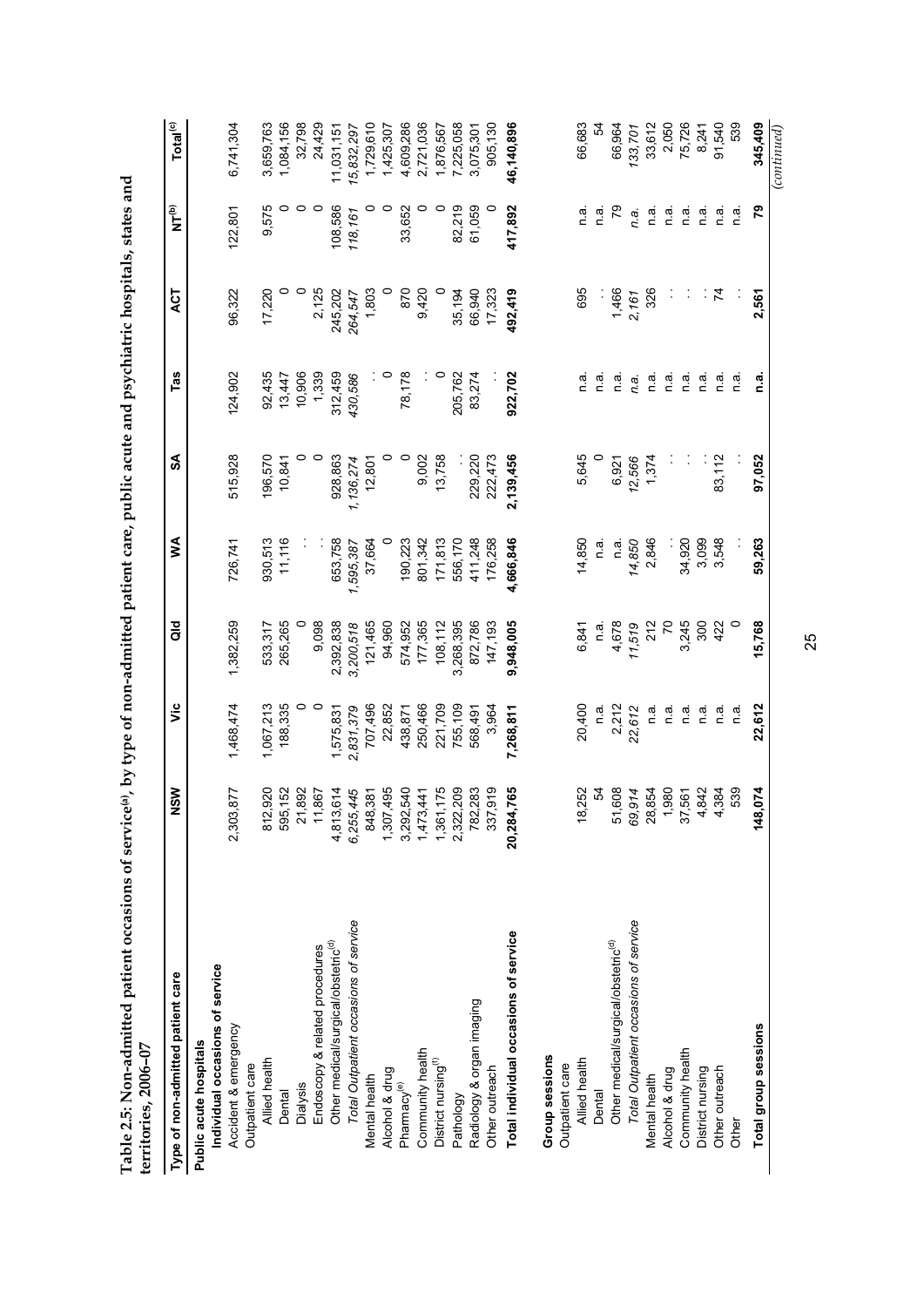| Type of non-admitted patient care          | <b>NSM</b>  | ں<br>آ | ਰ<br>ਹ | ⋚      | S    | Tas      | ACT | e<br>Z | Total <sup>(c)</sup> |
|--------------------------------------------|-------------|--------|--------|--------|------|----------|-----|--------|----------------------|
| Public psychiatric hospitals               |             |        |        |        |      |          |     |        |                      |
| Emergency & outpatient individual sessions | 679<br>26   | 2,801  | 80     | 16,393 | n a. | n a      |     |        | 146,203              |
| Emergency & outpatient group sessions      | SQ          |        |        | 2,446  | n.a. | n.a.     |     |        | 11,750               |
| Outreach/community individual sessions     |             |        |        |        | n a. | n.a.     |     |        |                      |
| Outreach/community group sessions          |             |        |        |        | n a  | n.a.     |     |        |                      |
| <b>Total services</b>                      | ,253<br>136 | 2,801  | ៜ      | 18,839 | n.a. | ี<br>ด.ส |     |        | 157,953              |

**Table 2.5 (continued): Non-admitted patient occasions of service(a), by type of non-admitted patient care, public acute and psychiatric hospitals, states**  perchiatric hoenitale etates  $\vec{a}$ aublic agusto  $\overline{\phantom{a}}$ Table 2 E footballen almitted with an american of cominged by two countries with a straight

Radiology figures for the Northern Territory are underestimated and Pathology figures relate only to three of the five hospitals. (b) *Radiology* figures for the Northern Territory are underestimated and *Pathology* figures relate only to three of the five hospitals.

Includes only those states and territories for which data are available. (c) Includes only those states and territories for which data are available.

Other medical/surgical/obstetric includes the outpatient services of Gynaecology, Obstetrics, Cardiology, Endocrinology, Oncology, Respiratory, Gastroenterology, Medical, General practice primary care, (d) *Other medical/surgical/obstetric* includes the outpatient services of *Gynaecology, Obstetrics, Cardiology, Endocrinology, Oncology, Respiratory, Gastroenterology, Medical, General practice primary care,* e o e

*Paediatric, Plastic surgery, Urology, Orthopaedic surgery, Ophthalmology, Ear, nose and throat, Chemotherapy, Paediatric surgery* and *Renal medical* .

*Paediatric, Plastic surgery, Urology, Orthopaedic surgery, Ophthalmology, Ear, nose and throat, Chemotherapy, Paediatric surgery and Renal medical.<br>Justice Health (formerly known as Corrections Health) in New South Wales* (e) Justice Health (formerly known as Corrections Health) in New South Wales reported a large number of occasions of service for *Pharmacy* which may not be typical for other hospitals.  $\widehat{\mathbb{e}}$ 

Justice Health (formerly known as Corrections Health) in New South Wales reported a large number of occasions of service which may not be typical of District nursing. (f) Justice Health (formerly known as Corrections Health) in New South Wales reported a large number of occasions of service which may not be typical of *District nursing* .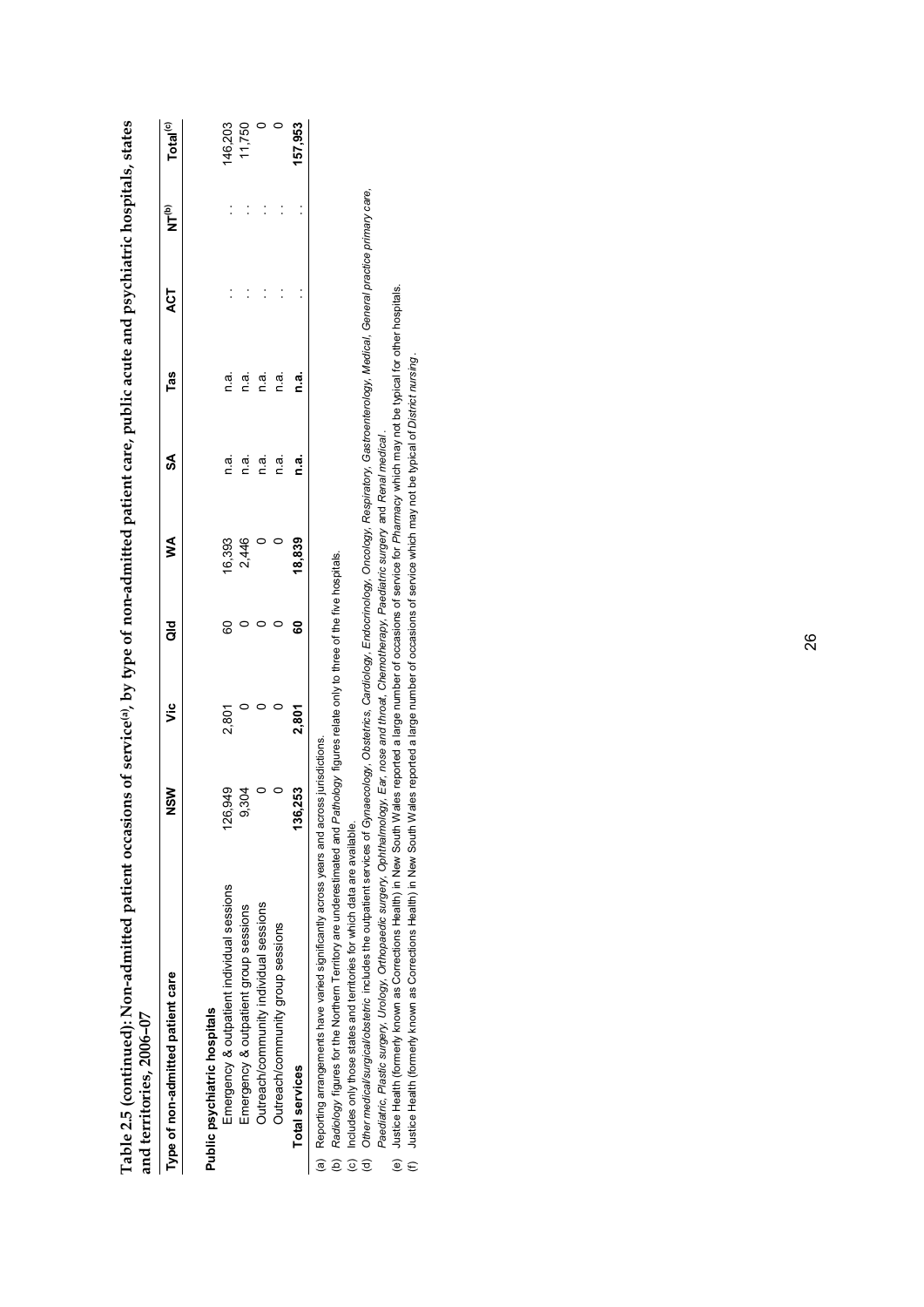| 2005-06                                    |                    |                                |               |                     |                               |                                                                                                                             |                                                                                                                                                           |                                                |                                   |
|--------------------------------------------|--------------------|--------------------------------|---------------|---------------------|-------------------------------|-----------------------------------------------------------------------------------------------------------------------------|-----------------------------------------------------------------------------------------------------------------------------------------------------------|------------------------------------------------|-----------------------------------|
| Type of non-admitted patient care          | $\frac{8}{2}$      | νiς                            | $\frac{d}{d}$ | <b>S</b>            | SA                            | Tas                                                                                                                         | ACT                                                                                                                                                       | $\overline{\mathsf{z}}$                        | Total                             |
| Accident and emergency <sup>(a)</sup>      | ΞR<br>¢            |                                |               |                     |                               |                                                                                                                             |                                                                                                                                                           | ie u                                           |                                   |
| Outpatient services <sup>(b)</sup>         | $\frac{4}{3}$<br>Ω |                                |               |                     |                               |                                                                                                                             |                                                                                                                                                           |                                                |                                   |
| Other non-admitted services <sup>(c)</sup> | 3.8                | 1064<br>696 ¤ ¤ ¤<br>696 ¤ ¤ ¤ |               |                     |                               | $\begin{array}{ccc}\n\overline{a} & \overline{a} & \overline{a} \\ \overline{c} & \overline{c} & \overline{c}\n\end{array}$ |                                                                                                                                                           | $\begin{bmatrix} 1 & 1 \\ 0 & 1 \end{bmatrix}$ | 423.3<br>1,064.5<br>182.9<br>63.1 |
| <b>Other</b>                               | 24.6               |                                |               | 7.7<br>24.8<br>67.8 | $37.1$<br>6.7<br>r.a.<br>r.a. | n.a.                                                                                                                        | $\begin{array}{ccc}\n\overline{a} & \overline{a} & \overline{a} & \overline{a} \\ \overline{c} & \overline{c} & \overline{c} & \overline{c}\n\end{array}$ | n.a.                                           |                                   |
| <b>Total</b>                               | 364.6              | 802.9                          | 319.0         | 91.9                | 43.8                          | n.a.                                                                                                                        | n.a.                                                                                                                                                      | n.a.                                           | 1,733.9                           |
|                                            |                    |                                |               |                     |                               |                                                                                                                             |                                                                                                                                                           |                                                |                                   |

Table 2.6: Non-admitted patient occasions of service ('000), by type of non-admitted patient care, private hospitals, states and territories,<br>2005–06 **Table 2.6: Non-admitted patient occasions of service ('000), by type of non-admitted patient care, private hospitals, states and territories, 2005–06** 

(a) Including hospitals which do not have a formal accident and emergency unit but which treated accident and emergency patients during the year.

(a) Including hospitals which do not have a formal accident and emergency unit but which treated accident and emergency patients during the year.<br>(b) Includes *Dialysis, Radiology and organ imaging, Endoscopy, Pathology, O* (b) Includes *Dialysis, Radiology and organ imaging, Endoscopy, Pathology, Other medical/surgical/diagnostic, Psychiatric, Alcohol and drug, Dental, Pharmacy* and *Allied health services.*

(c) Includes *Community health services, District nursing services* and *Non-medical and social services. Source: ABS* Private Health Establishments Collection, unpublished data.